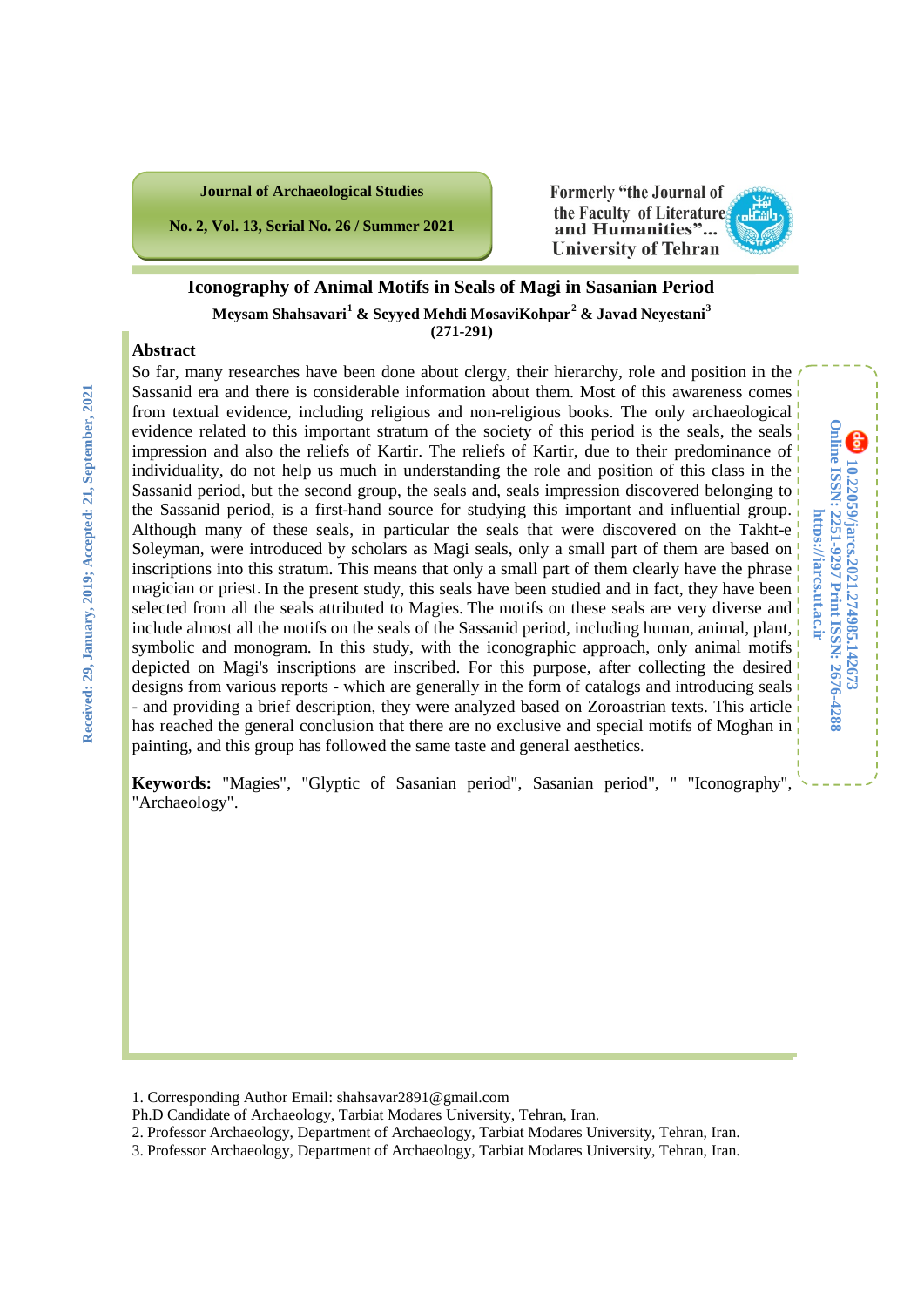#### **1.Introduction**

So far, many researches have been done about clergy, their hierarchy, role and position in the Sassanid era and there is considerable information about them. Most of this awareness comes from textual evidence, including religious and non-religious books. The only archaeological evidence related to this important stratum of the society of this period is the seals, the seals impression and also the reliefs of Kartir. The reliefs of Kartir, due to their predominance of individuality, do not help us much in understanding the role and position of this class in the Sassanid period, but the second group, the seals and, seals impression discovered belonging to the Sassanid period, is a first-hand source for studying this important and influential group. Although many of these seals, in particular the seals that were discovered on the Takht-e Soleyman, were introduced by scholars as Magi seals, only a small part of them are based on inscriptions into this stratum. This means that only a small part of them clearly have the phrase magician or priest.In the present study, these seals have been studied and in fact, they have been selected from all the seals attributed to Magies. The motifs on these seals are very diverse and include almost all the motifs on the seals of the Sassanid period, including human, animal, plant, symbolic and monogram. In this study, with the iconographic approach, only animal motifs depicted on Magi's inscriptions are inscribed. For this purpose, after collecting the desired designs from various reports - which are generally in the form of catalogs and introducing seals - and providing a brief description, they were analyzed based on Zoroastrian texts. This article has reached the general conclusion that there are no exclusive and special motifs of Moghan in painting, and this group has followed the same taste and general aesthetics. The most important questions about seals of Magies in general are: What motifs did the Magies of the Sassanid period use for their seals? What was the reason for choosing these motifs and what did they mean? What does the existence of motifs such as lions, bears and monkeys mean according to the position of these animals in Zoroastrian beliefs on their seals? What are the exclusive and special roles of Magies?

Iconographic approach (Flannery & Marcus, 1379. Abdi, 1391) has been used to achieve the objectives of this article. For this purpose, seals of Magies were collected from various researches and in the next stage, all religious and non-religious books, which were written in different periods, both during the Sassanid Empire and after it, were considered for the analysis of the mentioned motifs. In order to provide a foundation so that "the result of the work is not worthless and nothing like fiction"(Flannery & Marcus, 1379), only the seals that belong to the Magies according to their inscriptions were used. These seals and seal impression of the seals have come.

The motifs of Magies seals cover a very diverse range, and except for a few cases, almost all of the motifs used in Sassanid sealing, including human torsos, are generally from the right profile, and in a few cases, torsos with two faces, various animal motifs, plant motifs, mythological motifs and motifs called logos or monograms can be seen on their seals.

In this paper, only animal motifs were selected and examined. The meaning of animal in this research refers to realistic motifs that aim to present a real role of the animal in question (Table 1). Animals in general play a very important role in decorative patterns in Sassanid art. Seals are no exception and are embossed with a variety of animals. A look at the list presented by Göbl (1384: 51-53) shows this diversity: scorpion, fish, peacock, pheasant, horned chicken, rooster, duck, goose, eagle, rabbit, mouse, wolf, jackal, dog, bear, elephants, zebras, horses, boars, camels, deer, antelopes, cattle, rams, monkeys and other animals and birds.

The following animal motifs have been identified on seals of Magies: rams, cows, lions, camels, deer, boars, bears, and monkeys (see Table 1). In Zoroastrianism, each of these animals has a concept and meaning, which is briefly discussed here. The purpose of this work, and in fact this review, is to investigate the relationship between these animals and their role with the Zoroastrian Magies.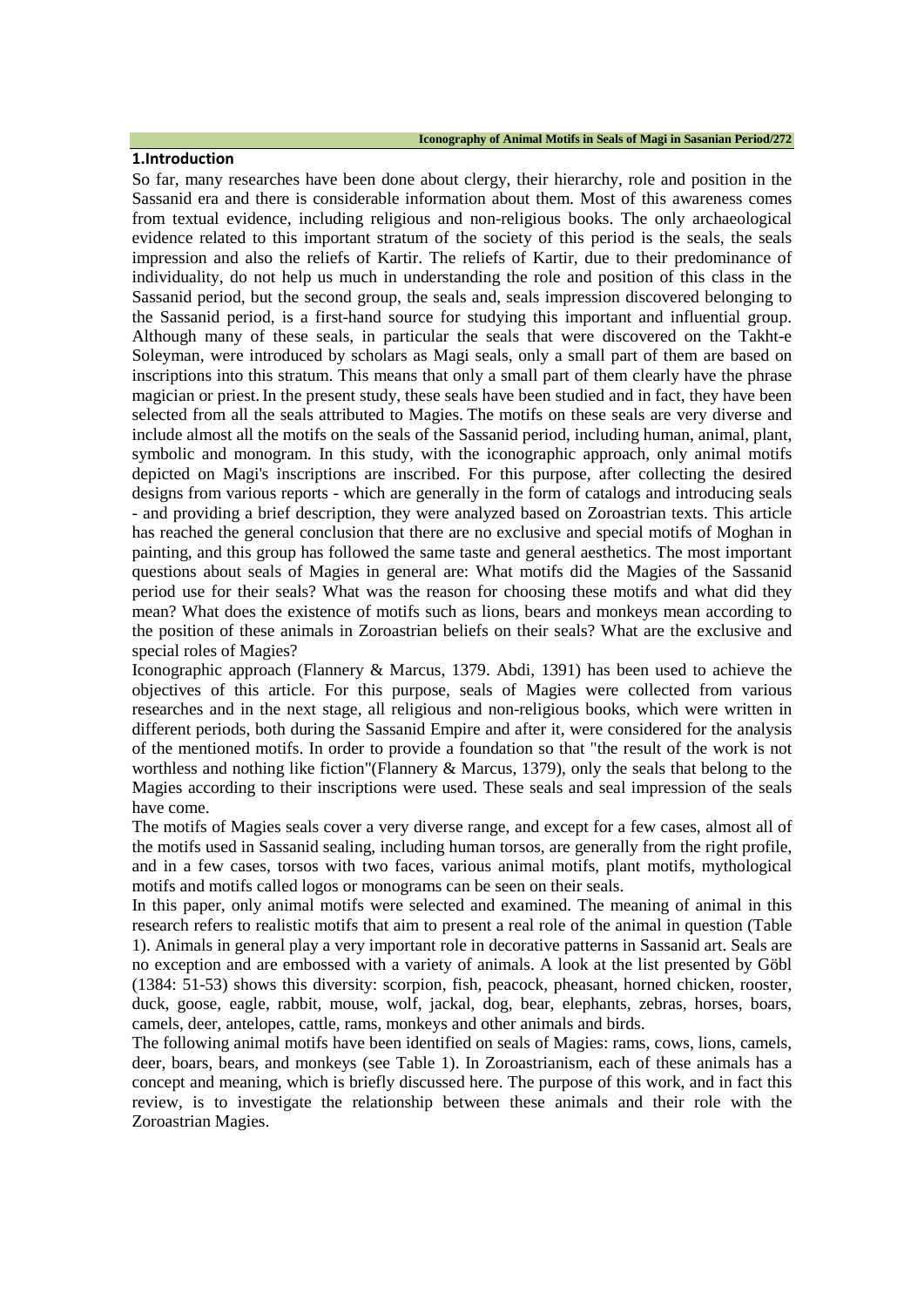#### **273/ Journal of Archaeological Studies No. 2, Vol. 13, Serial No. 26 / Summer 2021**

In Zoroastrian beliefs, animals play important and effective roles and basically have souls and are never at a lower level than humans in the hierarchy of creation (Foltz, 2010: 369). In the meantime, however, two points are very important, which are confusing and make the issue of Magies seals much more complicated and difficult to understand. Before that, it should be noted that in Zoroastrianism, animals are divided into two general categories: profitable and good animals, which are the creatures of Hormazd, and harmful and bad animals, which are the manipulation of Ahriman, which in the Pahlavi term are called kharafastar or khrfstar.

The kharafastars not only had to be killed, but their killing and destruction had many merits and had special customs (Bondahesh, 1395: 120-121; Sad Dar Nasr, 1909: 33-34. Oshidari, 1371: 255-256) but Two points; First: The presence of the image of some of these kharafastars, including the image of a lion, bear and monkey on the seals of Magies as part of the clergy class as the most prominent stratum of Sassanid society? In those days and the second: the absence of the image of some of the most important and sacred animals from the point of view of Zoroastrian beliefs, especially dogs, roosters and horses on the seals of this class.

Perhaps to explain this contradiction, Frye's opinion can be used that there are two types of seals for Magies: official seals and personal seals (Frye, 1968). Official seals are seals that belong to legal entities such as the President of the Magies Court and the like; These seals only have inscriptions and no engravings, and personal seals are those seals that belong to real persons. Sometimes they have inscriptions and are decorated with various engravings.

According to a study conducted on animal motifs of Magies seals of the Sassanid period, which according to the inscription belong to Magies - the following results were obtained: A) Existence of images of animals on seals of Magies, especially the role of some Kharafastars on their seals, such as lions, bears, and monkeys, do not necessarily have a religious meaning, although the origin of these religious motifs is Zoroastrian a religion full of myth.

B) In Zoroastrianism, there is a close look at animals and they are clearly divided into two groups of profitable and harmful, but the extensive use of the role and images of harmful animals in various artistic and industrial fields such as weaving, bedding, silverwork etc… is in complete contradiction with this view; seals and seals of the Magies are no exception to this rule.

C) The very little use and even non-use of the role of very sacred animals such as dogs, roosters and horses in Zoroastrian beliefs, which are especially closely related to the clergy and religious rites - dogs and roosters - is another contradiction.

D) According to the previous paragraphs, it can be said that there were no special and unique motifs in the painting and class of the Magies; As a result, and considering the position of the Magies in the hierarchy of Zoroastrian clerics, their use of animal motifs followed the same taste and general aesthetics, and there was no prejudice in this regard.

E) It seems that the Magies, who were a subset of the Zoroastrian clergy of the Sassanid period, had their own internal classifications and divisions, and a group or a number of them held important provincial and state positions, and most of them were ordinary simple clergy. They were the ones who met the daily religious needs of the people.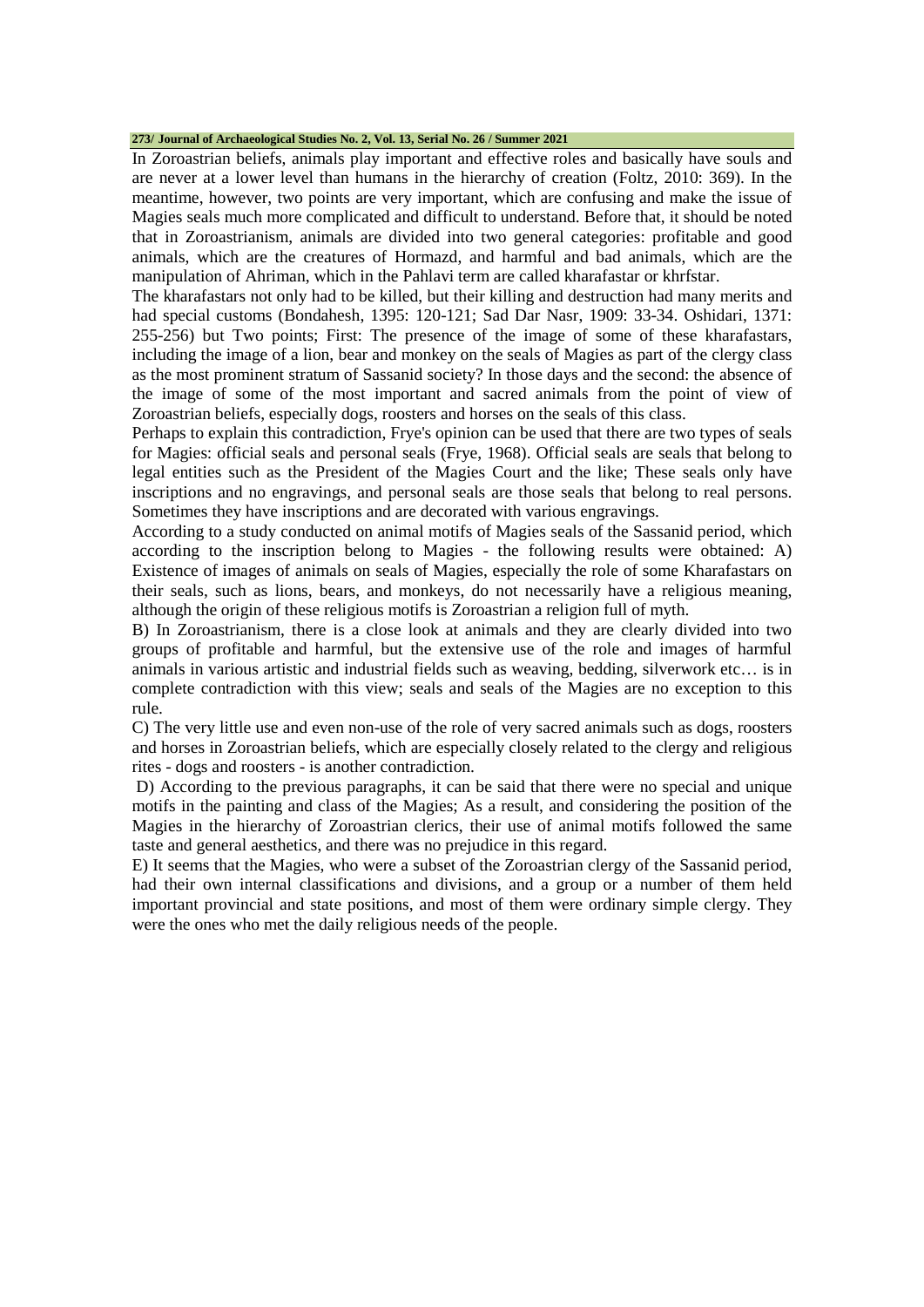## **آیکونوگرافی نقوش حیوانی مهرهاي مغان دوران ساسانی 1 میثم شهسواري دانشجوي دکتري باستانشناسی دانشگاه تربیت مدرس، تهران، ایران. سیدمهدي موسوي کوهپر استاد باستان¬شناسی دانشگاه تربیت مدرس، تهران، ایران. جواد نیستان[ی](#page-3-0) استاد باستانشناسی دانشگاه تربیت مدرس، تهران، ایران.** تاریخ دریافت: 1398/11/09؛ تاریخ پذیرش: 1400/06/30

### **چکیده**

تاکنون دربارة روحانیان، سلسلهمراتب، نقش و جایگاه آنها در دوران ساسانی پژوهشهاي بسیاري صورت گرفته و از رهگذر این پژوهشها اطلاعات معتنابه اگرنه زیادي در دست است. عمدة این آگاهیها از شواهد متنی اعم از کتیبهها و کتابهاي دینی و غیردینی به دست آمده است. تنها شواهد باستانشناختی مربوط به این قشر مهم از جامعۀ این دوره مهرها، اثر مهرها و نیز نقش برجستههاي کرتیر هستند. نقشهاي کرتیر به دلیل غلبۀ وجه فردي آنها کمک چندانی به درك ما از نقش و جایگاه این طبقه در دوران ساسانی نمیکنند، اما گروه دوم یعنی مهرها و اثر مهرهاي کشفشدة متعلق به دورة ساسانی منبعی دستاول براي مطالعۀ این قشر مهم و تأثیرگذار به شمار میروند. با اینکه بسیاري از این مهرها به ویژه مهرهاي کشفشده در تخت سلیمان از سوي پژوهشگران به عنوان مهرهاي مغان معرفی و پذیرفته شدهاند اما تنها بخش اندکی از آنها بر اساس کتیبه به این قشر تعلق دارند. به این معنی که تنها بخش اندکی از آنها مشخصاً عبارت مغ یا موبد روي آنها نوشته شده است. در پژوهش حاضر نیز همین مهرها مورد مطالعه قرار گرفتهاند و در واقع از میان تمام مهرهاي منتسب به مغان گزیده شدهاند. نقوش روي این مهرها بسیار متنوعاند و تقریباً شامل تمام نقشمایههاي روي مهرهاي دورة ساسانی اعم از انسانی، حیوانی، گیاهی، نمادین و مونوگرام میشوند. این پژوهش با رویکرد آیکونوگرافی، تنها به نقوش حیوانی ترسیمشده بر این مهرها پرداخته است. به این منظور پس از گردآوري نقوش مورد نظر از گزارشهاي متعدد ـ که عموماً به صورت کاتالوگ و در معرفی مهرها هستند ـ و ارایۀ توصیف مختصري به تحلیل آنها بر اساس متون زرتشتی پرداخته شد. این مقاله به این نتیجه کلی رسیده است که در مهرنگاري، نقوش انحصاري و ویژة مغان وجود ندارد و این قشر پیرو همان سلیقه و ذائقه و زیباییشناسی عمومی بودهاند.

**واژههاي کلیدي:** مغان، مهرهاي دورة ساسانی، دورة ساسانی، آیکونوگرافی، باستانشناسی

<u>.</u>

### **.1مقدمه**

یک اشاره در بندهش به خوبی گویاي اهمیت نهاد روحانیت در نزد زرتشتیان است: «او (هرمزد) خود جامۀ سپید پوشید و شکوه آسرونی داشت زیرا همه دانایی با آسرونان است... هرمزد را خویشکاري آفرینش بود، آفرینش را به دانایی میتوان میآفرید و بدین روي است که جامۀ دانایان پوشید که آسرونی است (بندهش، :1395 47)». پیداست که بر این اساس موبدان جانشینان و خلفا و یا نایبان هرمزد در روي زمیناند.در صد در نثر، درِ بیست و ششم آمده است که «خشنودي ایزد به خشنودي دستور پیوسته است و دستوران پیش ایزد به افزونی چندان مرتبه دارند که آن گناهانی که مردمان کنند هر یکی بتوان بخشیدن و هرمزد به افزون نیز آنگاه به دستور بخشد، پس فرمانبرداري دستوران بر همه کس واجب است» (22 :Saddar Nasr, 1909).

<span id="page-3-0"></span>پیش از ورود به بحث یک توضیح کوتاه در بارة عنوان مغان بایسته است؛ به نظر میرسد مغان یک رده یا مقام در ساختار درونی طبقۀ روحانیت دوران ساسانی بودهاند که موقعیت و جایگاه آنها در این ساختار به درستی مشخص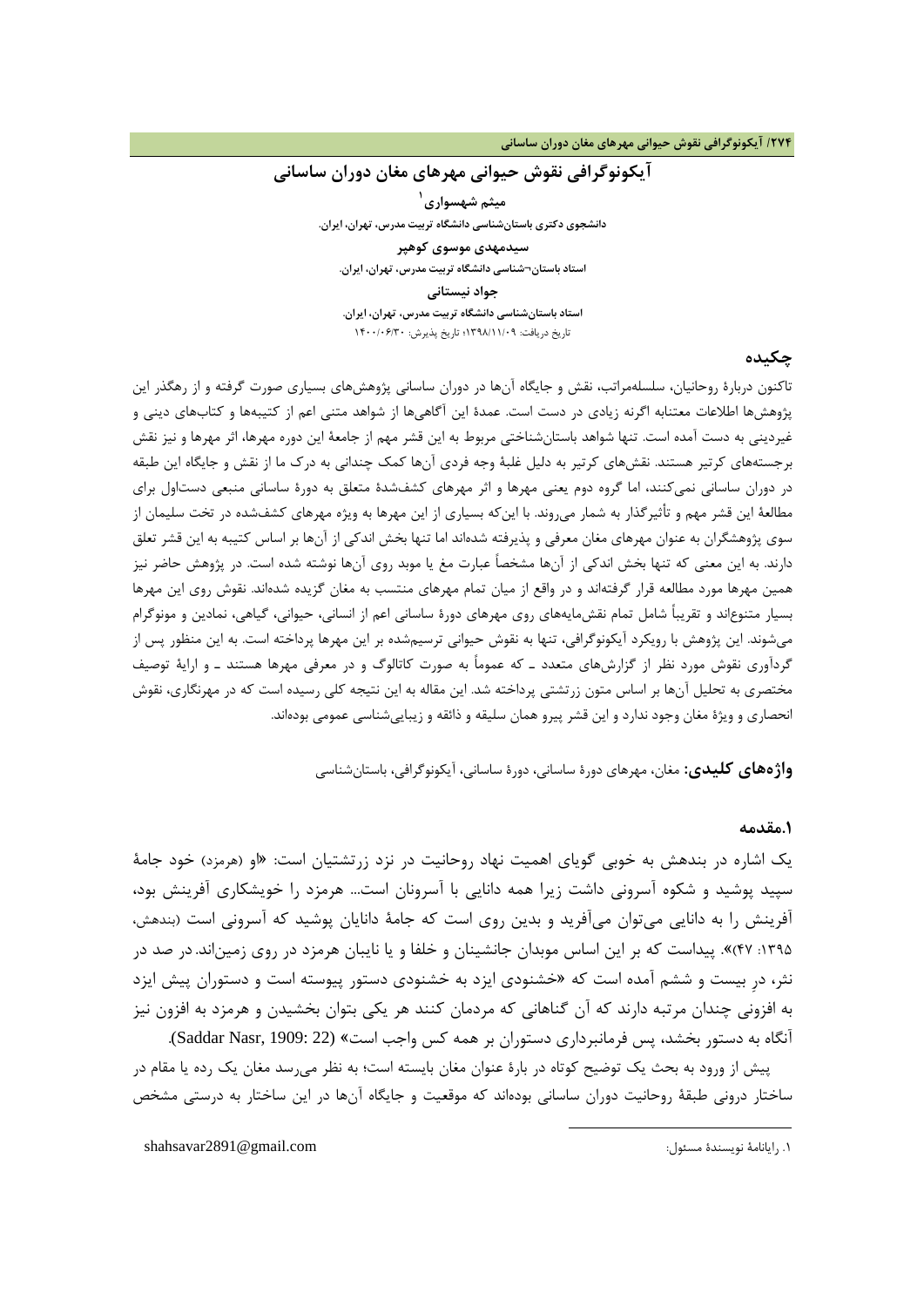# **، دورة ،13 شمارة ،2 تابستان <sup>1400</sup> / <sup>275</sup>** �نا� �طا ی �عات با�تان

نیست. دریایی به تقسیمبندي درونی طبقۀ روحانیان در دورة ساسانی پرداخته است «که بر حسب مرتبه و وظیفهاي که بر عهده داشتند» (دریایی، :1392 144) صورت میگرفته است شامل: «موبدان، هیربدان، دستوران، دادوران و ردان» که به ترتیب عبارت بودند از: روحانیان ارشد، روحانیان پرستار آتش، علماي متخصص الهیات یا فقها، قضات و روحانیان دانشمند» (همانجا). در این میان به نظر میرسد دو عنوان موبد و مغ دستکم تا اواسط دوران ساسانی ناظر به یک مقام بودهاند و احتمالاً در دورههاي متأخرتر و با توجه به پویایی جامعۀ دورة ساسانی تمایزي میان این دو به وجود آمده است که در اثر آن موبدي نسبت به مغی جایگاه برتري پیدا کرده است (شهسواري، موسويکوهپر، 1398).

هدف این مقاله بیش از آنکه یافتن پاسخ براي پرسشهاي مطرح شده باشد طرح پرسشهاي بیشتر و ژرفتر است. محدودیتهاي این پژوهش به طور خلاصه عبارتاند از: 1) نبود یک جامعۀ آماري کامل و جامع از تمام مهرهاي ساسانی به طور کلی و روحانیان زرتشتی به طور خاص با این توضیح که تاکنون هزاران مهر متعلق به دورة ساسانی در نقاط مختلف دنیا کشفشده و به موزههاي مختلف دنیا راه یافتهاند که در میان آن- ها تعدادي نیز به مغان تعلق دارند؛ آیا این تعداد تمام مهرهاي متعلق به مغان را در برمیگیرند؟ این نکتۀ بسیار مهمی است و هر گونه نتیجهگیري قطعی و نهایی را فاقد اعتبار میکند زیرا هر زمان ممکن است مهري با نقشی جدید کشف یا ارائه شود. 2) ملاك تعلق و انتساب یک مهر به روحانیان کتیبۀ آنها با نام و عبارت مغ است. چه بسا مهرهایی متعلق به مغان وجود داشته باشد که مخدوش شده و فاقد نام مغ باشند. گاه این مهرها بسیار تعیینکننده هستند (247 1996: ,Gyselen(. 3 (کیفیت معرفی این مهرها یکسان نیست و به دلیل دشواريهاي خاصِ خط پهلوي چه بسا در همۀ موارد نتوان به خوانشهاي ارائهشده اعتماد کرد (143 1996: ,Gyselen(. 4 (به جز موارد اندکی عموم مهرها و اثر مهرهاي ساسانی از حفاريهاي غیرمجاز به دست آمده که این امر به دو دلیل مهم در راستاي تحلیل نقوش بسیار مهم است: یکی اینکه و بستر و بافت باستانشناختی آنها دانسته نیست و دوم تاریخ مطلقی نمیتوان براي آنها تعیین کرد.

افزون بر این مهمترین پرسشهایی که در بارة مهرهاي مغان به طور کلی مطرح هستند عبارتاند از: مغان دورة ساسانی از چه نقوشی براي مهرهاي خود استفاده میکردند؟ دلیل انتخاب این نقوش چه بود و چه معنی داشتند؟ وجود نقوشی مانند شیر و خرس و میمون با توجه به جایگاه این حیوانات در باورهاي زرتشتی روي مهرهاي ایشان بیانگر چه معنایی است؟ نقشمایههاي انحصاري و خاص مغان کدماند؟

در این مقاله پس از پیشینهاي موجز از پژوهشهاي صورتگرفته بر روي مهرهاي دورة ساسانی به طور کلی و مهرهاي مغان به طور ویژه، به بررسی نقوش حیوانی و تعدادي از نقوش نمادین روي مهرهاي موبدان پرداختهشده و این نقوش بر بنیاد کتابهاي پهلوي توصیف شدهاند. در مرحلۀ بعدي نقوش یادشده تحلیلشده و در آخرین مرحله نتیجهگیري شده است.

## **.2پیشینۀ پژوهش**

<span id="page-4-0"></span>تاکنون طبق برآورد نیلز ریتر بیش از 10000 مهر متعلق به دورة ساسانی از اروپا تا آسیاي میانه و از اروپا تا جنوبشرق آسیا به دست آمده است (277 :217Ritter, 2017)("). این تعداد قابل ملاحظه موضوع پژوهشهای بسیاری بوده است که این پژوهشها یا در معرفی مهرها<sup>٬</sup> بودهاند و یا عمدتاً به جغرافیای اداری شاهنشاهی

**.**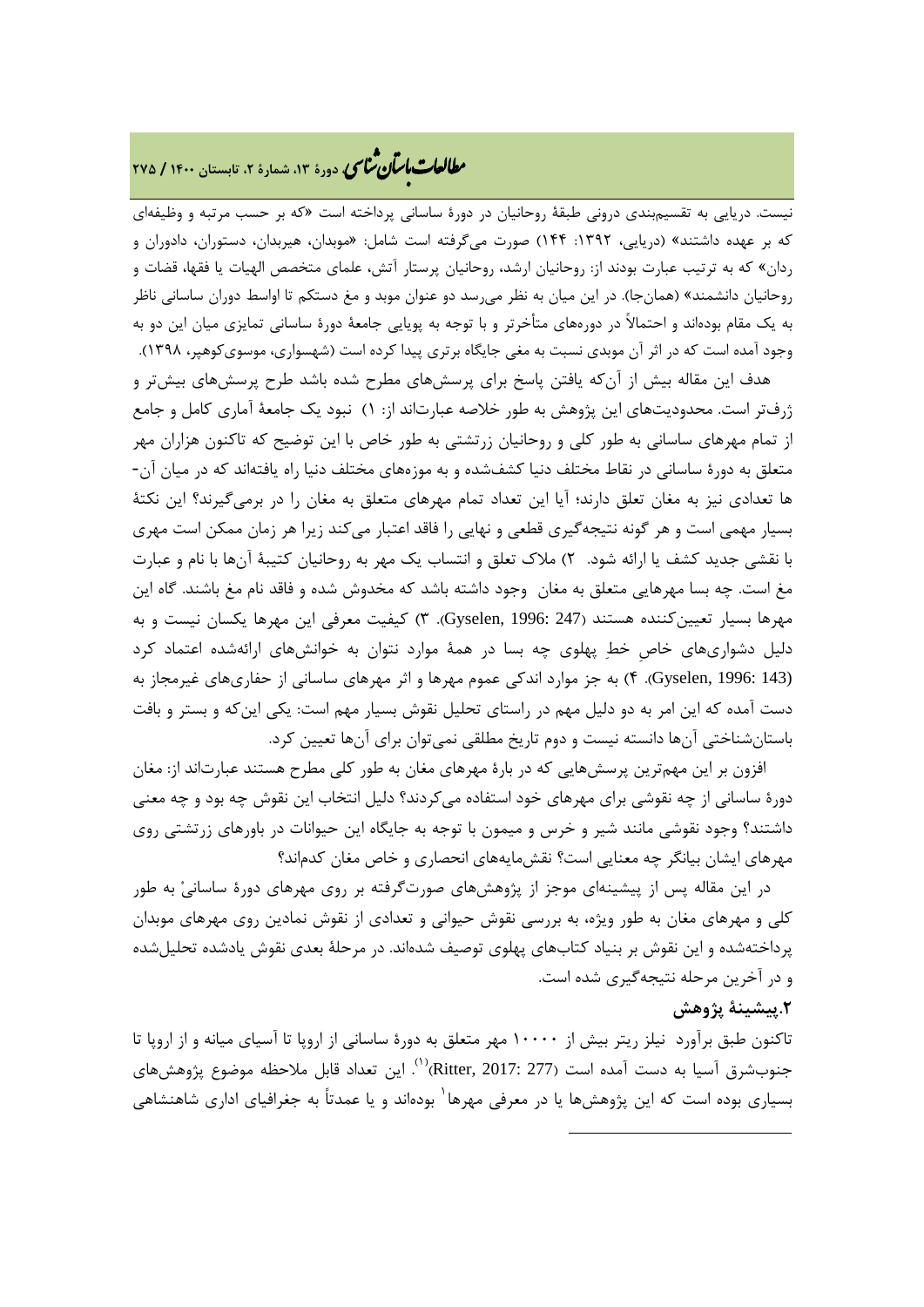**/276 آیکونوگرافی نقوش حیوانی مهرهاي مغان دوران ساسانی**

ساسانی پرداخت[هاند.](#page-4-0) البته معرفی مهرها و گلمهرهاي دوران ساسانی که در ذیل به آنها اشاره شده است کیفیت یکسانی ندارند: برخی معرفی و توصیف صرف بوده و در حقیقت کاتالوگی از مهرها هستند و برخی ضمن معرفی به شرح و تحلیل نقوش نیز پرداختهاند (2-9 2007: ,Gyselen(. تنها پژوهشی که اختصاصاً در بارة مهرهاي مغان و موبدان ساسانی صورت گرفته مقالۀ «مهرهاي مغان ساسانی» نوشتۀ گیزلن (1995) است. در این پژوهش تعداد 298 مهر سیاهه شده که 100 مورد از آنها معرفیشده و با نگاهی کلی به آنها پرداخته شده است. این مقاله به دلیل اشراف و احاطۀ نویسنده ـ که بیگمان پرکارترین پژوهشگر در حوزة مهرنگاري و مهرشناسی دوران ساسانی است ـ یک پژوهش مرجع به شمار میآید و در حقیقت کاملترین مقاله در زمینۀ معرفی مهرهاي مغان است از این رو نگارندگان نیز از آن بسیار بهره بردهاند. با وجود غنی بودن اما این مقاله عملاً یک سیاهه از مهرهاي مغان است که در آن گیزلن به موارد چندي از جمله تفسیر نقوش برخی از نقوش انسانی روي مهرهاي مغان و مهرهاي نشان پرداخته است. **.3 روش**

براي دستيابي به اهداف اين مقاله از رویکرد شمايلشناسی<sup>(۳)</sup> (فلانري و مارکوس، ۱۳۷۹. عبدي، ۱۳۹۱) استفاده شده است. به این منظور مهرهاي مغان از پژوهشهاي متعدد گردآوريشده و در مرحلۀ بعد، تمام کتابهاي مذهبی و غیرمذهبی که در دورههاي مختلف چه در دوران حیات شاهنشاهی ساسانی و چه پس از آن نگاشته شدهاند جهت تحلیل نقوش یادشده مد نظر قرار گرفتند. براي اینکه بنیادي به دست داده شود تا «نتیجۀ کار بیارزش و چیزي در حد داستانهاي تخیلی نشود» (فلانري و مارکوس، :1379 111) تنها به مهرهایی پرداخته شد که با توجه به کتیبههايشان متعلق به مغان هستند به سخن دیگر مشخصاً عبارت «مغ» یا «موبد» بر روي این مهرها و اثر مهرها آمده باشد. این وسواس عملاً اجازة ورود مهرهاي بسیار زیادي را که احتمالاً به مغان تعلق داشتهاند نمیدهد از این دست موارد، متعدد است که در اینجا تنها به دو مورد بسنده میشود: گوبل مهر شمارهٔ ۱۲۲ را که مهري است با نقش مرغابي، قاطعانه از آن موبدان ميداند (گوبل، ۱۳۸۴: ۶۹) اما در کتیبۀ آن عبارت «مغ» نیامده است (همان: 84). وي مهر شمارة 99 در مجموعۀ مورد نظر خود را ـ با نقش مرغ شاخدار ـ را نیز متعلق به موبدان دانسته (همان: 69) اما کتیبۀ این مهر نیز فاقد واژة مغ است (همان: 84) وي همچنین وي تمام مهرهاي با نقش گاو کوهاندار، قوچ و بز کوهی را از آن موبدان دانسته است (همان: 64). در نتیجه از آوردن این مهرها در فهرست مهرهاي این مقاله با وجود اهمیت آنها صرف نظر شده است. **.4نقوش**

نقوش مهرهای مغان طیف بسیار متنوعی را دربر می گیرند و به جز موارد اندکی، تقریباً تمام نقش،مایههایی که در مهرسازي ساسانی به کار رفته اعم از نیمتنههاي انسانی عموماً از نیمرخ به راست و در موارد اندکی از روبه رو، نیمتنههایی با دو چهره، انواع نقوش حیوانی، نقوش گیاهی، نقوش اساطیري و نقوش موسوم به نشان یا مونوگرام روي مهرهاي آنها دیده میشود. در این مقاله تنها نقوش حیوانی گزیده شده و مورد بررسی قرار گرفتند. منظور از نقش حیوانی در این مقاله نقوش واقعگرایانهاي است که هدف آنها ارایۀ یک نقش واقعی از حیوان مورد نظر است (جدول 1). حیوانات به طور کلی در الگوهاي تزیینی در هنر ساسانی نقش بسیار مهمی دارند. مهرها نیز از این امر مستثنا نیستند و بر آنها حیوانات متنوعی نقش شده است. یک نظر به فهرستی که گوبل (۱۳۸۴: ۵۱–۵۳) ارائه کرده گویای این تنوع است: عقرب، ماهی، طاووس، قرقاول، مرغ شاخدار،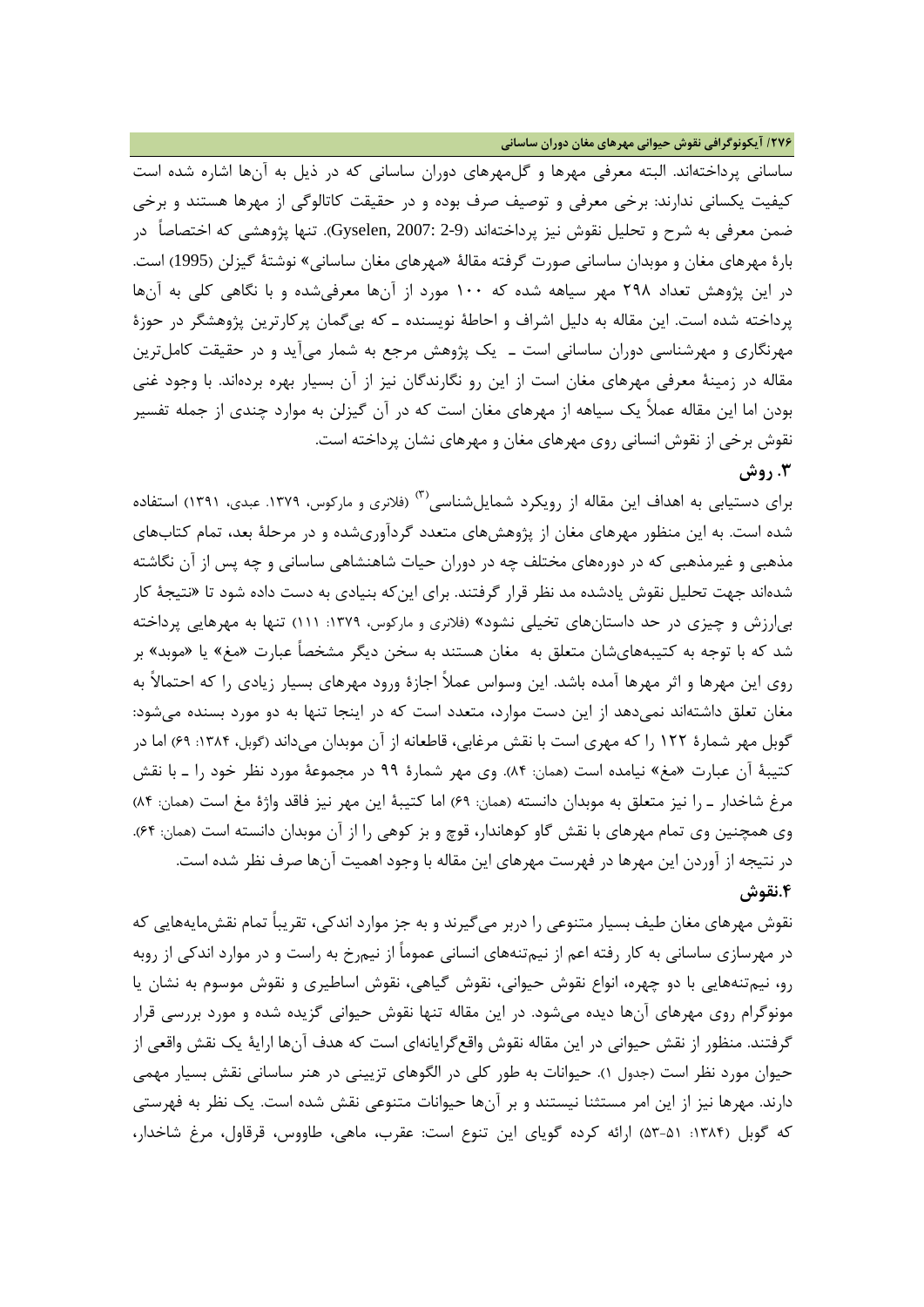# **، دورة ،13 شمارة ،2 تابستان <sup>1400</sup> / <sup>277</sup>** �نا� �طا ی �عات با�تان

خروس، مرغابی، غاز، عقاب، خرگوش، موش، گرگ، شغال، سگ، خرس، فیل، گورخر، اسب، گراز، شتر، گوزن و آهو و پاژن و بز کوهی، گاو کوهاندار، قوچ، میمون و دیگر حیوانات و پرندگان. البته نکتهاي که نباید از آن غافل بود این است که بخش بزرگی از آگاهیهاي ما از مهرنگاري ساسانی از اثر مهرها یا گل مهرها است که گاه چندان واضح نیستند در نتیجه، در این موارد، پژوهشگران مختلف از ظن خود آنها را تفسیر کرده و نقش یک حیوان را همزمان قوچ، گوزن، بز کوهی یا آهو تلقی کنند و یا یک پرنده را طاووس و قرقاول و غاز یا خروس. اوج این وضعیت در تفاوت میان خرس و خوك است که گوبل بدان اشاره کرده است (همان: 64). به دلیل اینکه در بسیاري از موارد امکان دسترسی مستقیم به اصل مهر یا اثر مهر دشوار است در نتیجه مخاطب ناگزیر است مشاهده پژوهشگر مورد نظر را بپذیرد و به تفسیر او استناد کند. این مسئله از این رو مهم است که براي نمونه در مثال خرس و خوك که اشاره شد اساساً در فرهنگ زرتشتی این دو حیوان هر کدام معناي خاصی دارند یکی موجودي است کاملاً ایزدي و مقدس و دیگري اهریمنی و حاصل یک پیوند اهریمنی (ر. ك به ادامۀ مطلب). غرض اینکه اظهار نظر در بارة چیستیِ اگر نه تمامی این نقوش که بخشی از آنها، قطعیتی ندارد و این یعنی تفاسیر ارائهشده نیز قطعی نیست و در استفاده از آنها و تعمیم آنها به مطالعات دینی بایستی نهایت احتیاط صورت پذیرد. جانوران به طور کلی در مذهب زرتشتی داراي روحاند و هیچ سلسله- مراتب مشخصی که آنها را در سطحی پایینتر از انسانها قرار دهد وجود ندارد؛ «این امرْ زرتشتیگري را در کهنترین شکلش نزدیکتر به جهانبینی ادیان ابتدایی نسبت به سنتهاي ادیان متأخر جاي میدهد» .(foltz, 2010: 369)

روي مهرهاي مغان تاکنون این نقوش حیوانی شناسایی شده است: قوچ، گاو کوهاندار، شیر، شتر، گوزن، گراز و خرس و میمون (نگاه کنید به جدول شمارة 1). در زرتشتیگري هر کدام از این حیوانات مفهومی و معنایی دارند که در اینجا به اختصار به آنها پرداخته شده است. هدف از این کار و درحقیقت این بازبینی بررسی ارتباط این حیوانات و نقش آنها با مغان و روحانیان زرتشتی است.

## **.4-1 قوچ**

مشهورترین اشارهاي که به قوچ وجود دارد مربوط است به کارنامک اردشیر بابکان که در آن فر ایزدي به شکل یک قوچ اردشیر پایکان را همراهی میکرده (هاشمی نژاد، ۱۳۶۹: ۱۴. هدایت، ۱۳۸۴: ۱۸۳. شاهنامۀ فردوسی، . البته یک نکته در این میان وجود دارد در شاهنامه ـ که بیگمان خود برگرفته یا متأثر از متن (4) <sup>1384</sup> 552:) کارنامه بوده ـ و در ترجمۀ هاشمینژاد اصطلاح غُرم آمده حال آنکه هدایت آن را بره ترجمه کرده است. غُرْم یعنی میش یا قوچ کوهی که کاملاً با بره متفاوت است. توجه به این نکات به ظاهر کوچک بسیار مهم و مؤثر در تحلیل نهایی خواهد بود زیرا میش یا قوچ کوهی وحشی است و بره اهلی و این دو به لحاظ ظاهر و اندام شباهت زیادي ندارند در نتیجه نقش آنها بر روي آثار هنري نیز داراي تفاوت خواهد بود. برقراري پیوندي میان این قوچها با کالبدهاي ایزد بهرام چندان بیارتباط نخواهد بود؛ هشتمین و نهمین پیکر از پیکرهاي این ایزد به ترتیب عبارتاند از: میش گُشنِ ـ به معنی نر، فحل ـ دشتی زیبا با شاخهاي پیچ در پیچ (پورداوود، :1310 123) و بز گُشن دشتی زیبا با شاخهاي سرتیز (همان: 125) که مطمئناً این پیکرها اهلی نیستند. در این مقاله در شکل 1 قوچ کوهی معرفی شدهاند و مشخص است که هیچ شباهتی با قوچهاي اهلی ندارند.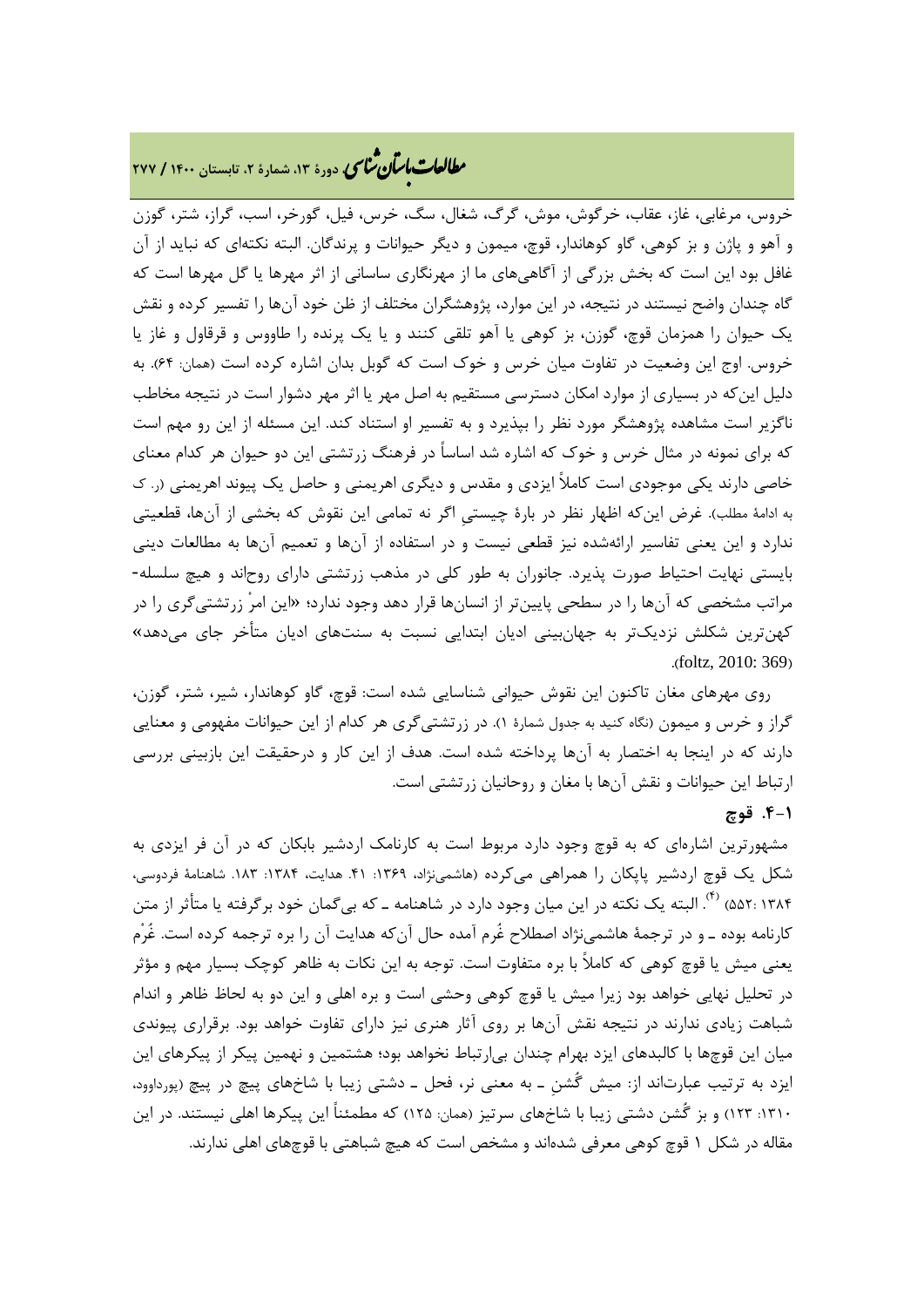**/278 آیکونوگرافی نقوش حیوانی مهرهاي مغان دوران ساسانی**

قوچ در مهرنگاري ساسانی بسیار محبوب است و بسیار استفادهشده بر روي مهرهاي مغان نیز نقش این حیوان به لحاظ فراوانی بیشترین تعداد را داراست (نگاه کنید به جدول 1)؛ معمولاً تمام بدن غیر از شاخها ـ که از روبهرویند ـ از نیمرخ به چپ نقش شدهاند. این حالت در موارد نشسته و لمیده هم رعایت شده است (ده- پهلوان. قنواتی، ۱۳۹۴: ۶۲).

مهر شمارة 4 در شکل 1 داراي تصویر قوچی است با یک روبان در اهتزاز دو گردنش. این روبانها یا نوارها در هنر ساسانی به صورتهاي مختلف تفسیر شدهاند؛ سلوود (:1380 432) آنها را نمادهاي اهورامزدا و آناهیتا و سیمپسون (103 2013:) این نوارها را نماد فر [خورنه] دانستهاند. از نظر گانتر و جت (:1383 189) آنها نماد سرفرازي یا اقبال شاه بودهاند. وجود مهر یادشده، این دیدگاه اخیر را با تردید رو به رو میکند زیرا این مهر از آن یک مغ است و به نظر نمیرسد که هیچ ارتباطی با خاندان سلطنتی داشته باشد؛ در حقیقت آن طور که لرنر نیز گفته است لزوماً قوچ مزین به روبان روي یک مهر نشاندهندة مالکیت یا استفادة سلطنتی نیست (185 1396: ,Lerner(. سیمپسون (104 2013:) از یک نقش مشابه روي سفال یادکرده که داراي کتیبهاي است به سریانی که یک نام مسیحی ـ یوحنان ـ برخود دارد. نکتۀ مهم دیگر اینکه مهرهایی با این نقش وجود دارد (براي نمونه مهرهاي 415 403, Nr در تخت سلیمان) که به مغان یا موبدان ساسانی ـ بر اساس نبود واژة مغ یا موبد روي در کتیبه ـ تعلق ندارند.

### **-4-2 گاو کوهاندار**

پس از نقش قوچ، نقش دو حیوان دیگر یعنی گاو و شیر بر روي مهرهاي مغان ساسانی به لحاظ تعداد بیش- ترین فراوانی را دارا هستند (شکل 2). مشابه این نقش روي دیگر یک ریتون نقره دیده میشود (گانتر. جت، :1383 296) در بارة اهمیت گاو در زرتشتیگري و مزدیسنی تاکنون پژوهشهاي بسیار زیادي صورت گرفته است. گاو ـ گاو یکتا آفریده ـ پنجمین آفریدة هرمزد است که به این مناسبت، پنج روز گاهنبار مدیاریم برگزار میشود (بندهش: ،1395 41). پس از مرگ گاو یکتا آفریده در نبرد با اهریمن: «از اندامهاي وي 55 نوع غله و 12 نوع گیاه درمانی از زمین برست» (همان: .66 گزیدههاي زاد اسپرم، :1366 42) آنچه از نطفۀ آن پاك و توانا بود به کرة ما انتقال یافت و آنجا به واسطۀ نور ماه تصفیه گردید و از آن یک جفت جانور نر و ماده پدید گشت و از آنها 282 جانور دیگر تولد یافت (پورداوود، :1307 317). هرمزد گوید: «به سبب ارجمندي گاو او را دو بار آفریدم» (بندهش، ۱۳۹۵: ۷۸). مسئله یا معضل بسیار مهمی که در این میان وجود دارد این است که در روایات و کتابها و عقاید این مذهب که از اواخر ساسانی در دست است اشارهاي به گاو کوهاندار نرفته است اما به غیر از یک مهر با نقش گاو بدون کوهان ـ که در موزة مقدم نگهداري میشود (دهپهلوان، قنواتی، :1394 52) ـ گاو نقش شده روي تقریباً تمام مهرهاي ساسانی از نوع کوهاندار است. حتی زمانی که در بندهش سردههاي گاو شمارش میشوند اشارهای به گاو کوهاندار نمیشود (بندهش، ۱۳۹۵: ۷۹). شاید بتوان این مهم را با تجربهٔ شخصی یکی از نگارندگان حل کرد: در مناطق کرمان تا یکی دو دهۀ پیش براي کشاورزي و کوبیدن خرمن و اقدامات دیگر از نوعی گاو استفاده میکردند که به آنها «گاو کار» میگفتند. این گاوها در حقیقت جنس نر گاوهاي محلی یا بومی بودند که براي انجام کارهاي دشوار و سخت کشاورزي مانند کشیدن یوغ و سنگ خرمن تربیت میشدند. در زراتشتنامه نیز همین اصطلاح گاو کار در دوران آهنگمیخت آمده است: «بکاهد تک اسپ و زور سوار / نماند هنر در تن گاو کار» (زرتشت بهرام پژدو، :1338 .90 هدایت، :1384 129). از این روي به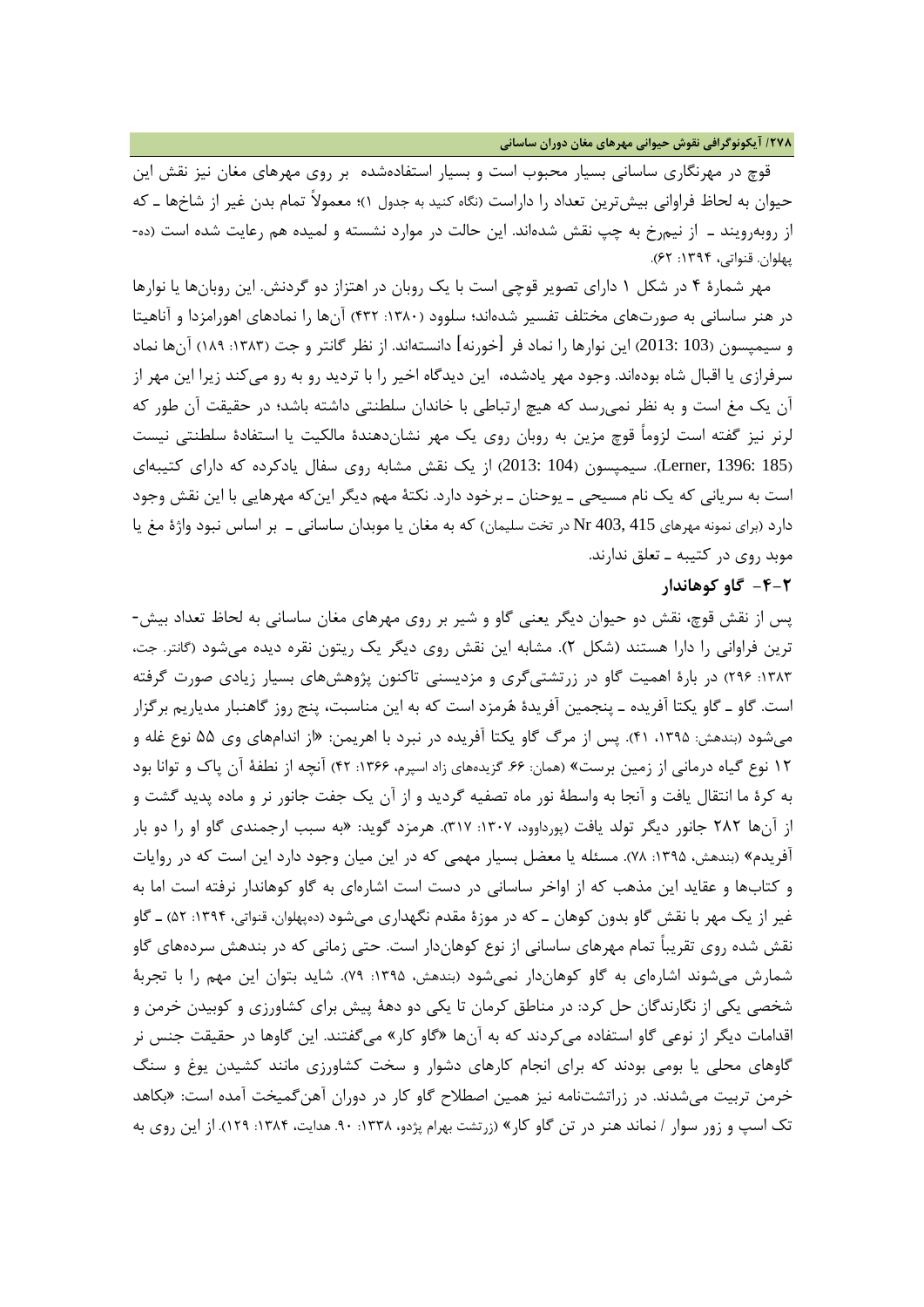# **، دورة ،13 شمارة ،2 تابستان <sup>1400</sup> / <sup>279</sup>** �نا� �طا ی �عات با�تان

نظر میرسد که بتوان این گاوها را گاو کار دانست نه آنچنان که مرسوم است گاو کوهاندار سندي (ر. ك ده- پهلوان و قنواتی، ۱۳۹۴: ۵۱). بر این بنیاد نگارندگان پیشنهاد میکنند به جای گاو کوهاندار واژهٔ «گاو کار یا ورزا» (شایست ناشایست، ۱۳۶۹: ۵۰) استفاده شود. به نظر می رسد مانند دیگر حیوانات در فرهنگ زرتشتی، یا به تعبیر دیگري فرهنگ عامۀ زرتشتی، اهمیت دو ویژگی قدرت بدنی و قواي جنسی براي گاو نیز مهمتر از دیگر ویژگیهاي آن بوده است چنانکه در بارة شتر (ر. ك به ادامۀ مطلب) و قوچ و میش دشتی یا کوهی که در بهرام یشت با صفت گشن به معنی فحل و جفتجو آمدهاند ـ که پیشتر بدان اشاره شد ـ چنین است.

گوبل بدون این که منبعی ارائه کند نقش گاو کوهاندار را با آناهیتا مربوط دانسته است (گوبل، ۱۳۸۴: ۶۴). وثوقبابایی و مهرآفرین (2014) طبق آبانیشت یکی از خویشکاريهاي ایزدبانو آناهیتا را حمایت از چهارپایان اهلی و محافظ گاوها دانستهاند اما در سرتاسر این یشت چیزي که نشان دهد آناهیتا موکل بر گاو است مشاهده نمے شود (آبان یشت، ۱۳۸۵: ۲۲۷۲–۳۲۲).

در مواردي در کنار این گاو، یک هلال کوچک هم مشاهده میشود (شکل :2 1) که به احتمال به دلیل ارتباط نزدیک میان ماه و گاو است: خشنودي ماه در بردارندة تخمۀ گاو را و گاو یگانه آفریده را و چارپایان گوناگون را (ماهیشت، ۱۳۸۵: ۳۲۵-۳۲۷). ماه را غالباً تشکیل دهندهٔ تخمه و نژاد ستوران دانستهاند، در بندهش خورشید پاكکنندة نطفۀ نخستین بشر است (بندهش، :1395 81) و ماه حافظ نطفۀ ستوران و جانوران: «منی گاو به ماهپایه بالا برده شد، آنجا پالوده شد و جانور پرگونه فراز آفریده شد» (همان: 78). به قول ابوریحانْ ایرانیانِ عهد او چنین میپنداشتهاند که گردونۀ ماه به واسطۀ گاوي از نور که آن را دو شاخ زرین و ده پاي سیمین است کشیده میشود (پورداوود، :1307 318).

مانند نقش قوچ، مهرهایی با این نقش وجود دارد که در کتیبۀ آنها واژة مغ یا موبد به چشم نمیخورد (براي نمونه مهرهاي 375 364, Nr در تخت سلیمان). این مهم، با وجود همۀ محدودیتهایی که در بارة مهرشناسی دوران ساسانی وجود دارد و پیشتر هم بدان اشاره شد، به این معنی است که نقش گاو و قوچ انحصاراً از آن مغان و موبدان نبودهاند و قشرها، طبقهها و یا پیشههاي دیگر نیز از آن استفاده میکردهاند. **.4-3 شیر (شکل 3)** 

یکی از مهمترین نقشمایههاي روي مهرهاي ساسانی نقش شیر است؛ در تخت سلیمان بیشترین گروه چهارپایان را شیرها تشکیل میدهند و در قصر ابونصر نیز این نقش از فراوانی زیادي برخوردار است (گوبل، :1384 64). نکتۀ مهمی که در بارة این حیوان وجود دارد این است که در باورها و عقاید زرتشتی شیر یک حیوان اهریمنی است: «شیر و گرگسردگان دزد بر ضد سگان و گوسفندان» (بندهش، :1395 56):

«... در دین گوید که اهریمن آن دزد گرگ را آفرید... او گرگسردگان را به پانزده سرده بیافرید: نخست گرگ

سیاه، کوچک و سترگ سرده... پس دیگر گرگ سردگان چون ببر نیز شیر و پلنگ که ایشان را کوهتاز خوانند» (همان: .100 نیز گزارش گمانشکن، :1322 74)

و حتی در ادامه اشارهاي دارد به صواب کشتن شیر: «کسی که چهار شیر گرگ سرده بکشد وي را کرفه چندان بود که یک گرزة [موش] دنبکوتاه را بکشد» (همان: 100). شاید قرار گرفتن صحنۀ کشتن شیرها، در کنار اهمیت و عظمت شکار این حیوان ـ که قدرتمندترین و زیباترین حیوانات به شمار میرفته ( ,Moazami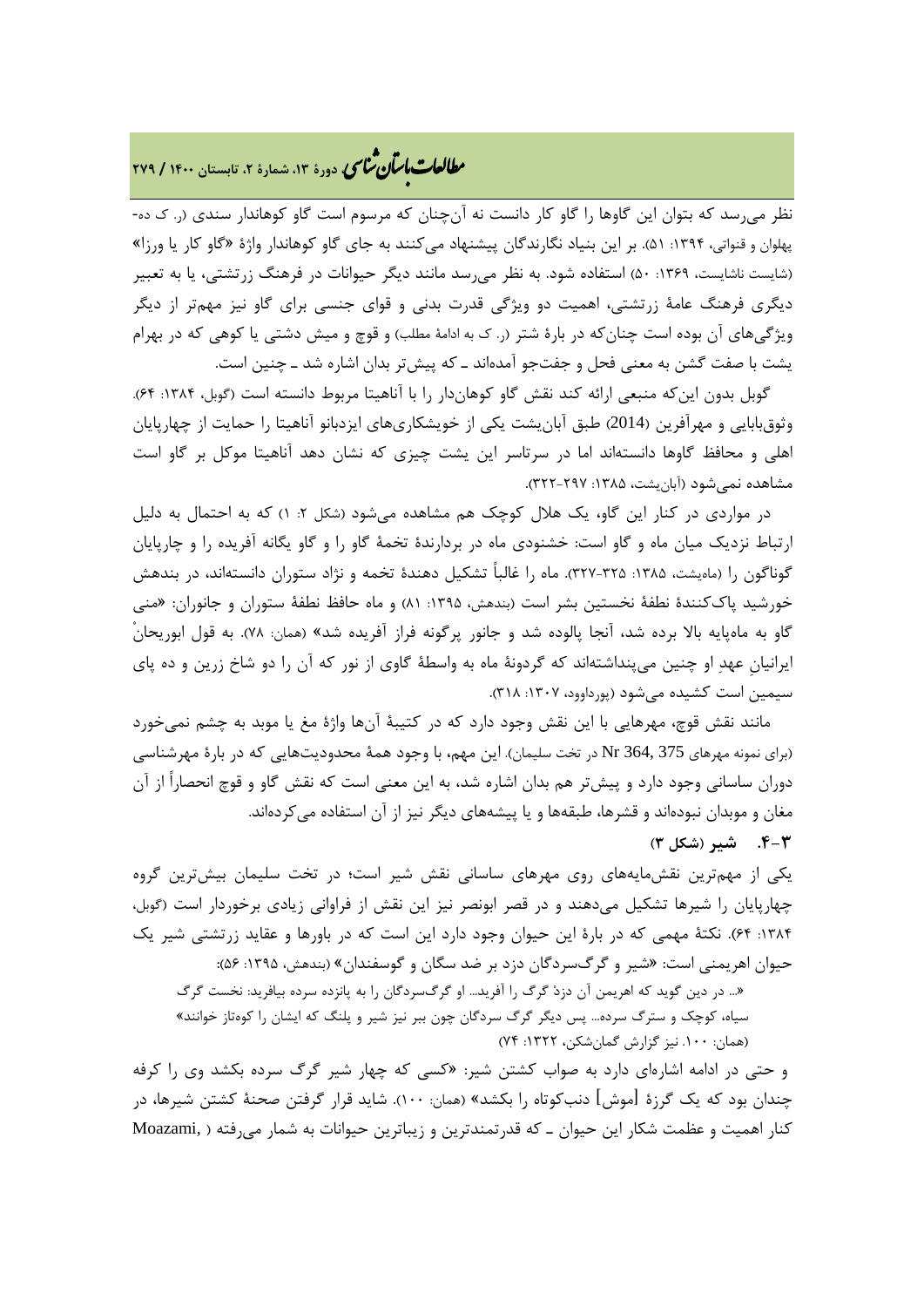**/280 آیکونوگرافی نقوش حیوانی مهرهاي مغان دوران ساسانی**

2015) ـ در رشتههاي مختلف هنري مانند نقوش برجسته، پارچهها و ظروف سیمین دورة ساسانی بیارتباط با این طرز تلقی ساسانیان زرتشتی نباشد البته یک جمله در بندهش وجود دارد که تحلیل این نقوش این حیوان را دشوار میکند: «ددان بد آفریده همانا نه خرفستر گونهاند باشد که از بیم دوري جویند و باشد که نیز به میل رام شوند مانند پیل و شیر» (بندهش، :1395 100) به این معنی که این دو حیوان لزوماً خرفستر، بد و مضر نیستند چراکه از آب، زمین، باد و آتش ساخته شدهاند (همان: 100) در نتیجه اگر رام بشوند دیگر خرفستر نیستند. به نظر میرسد که تحلیل اهریمنی دانستن شیر، به میترائیسم رومی برمیگردد چنانکه به تعبیر بیوار این حیوان به همراه مار و کژدم که از نمادهاي رایج نگارگري این مذهب یا مسلک هستند، نمادهاي مرگاند (بیوار، :1390 65) حال آنکه اساساً بایستی میان مهرپرستی رومی یا میترائیسم و ستایش مهر در زرتشتیگري تفاوت گذارد (فراي، 1385)؛ هینلز بر این باور است که شاید بهتر باشد میتراییسم رومی را در ساختار اجتماعی خود جامعۀ رومی درك کرد (هینلز، :1393 11).

تنها نقش شیر در پیوند با ایزد میترا روي یک مهر است که در یک مجموعۀ خصوصی نگهداري میشود؛ بر این مهر مردي نشان داده شده از روبهرونقش شده که درون گردونۀ چرخداري ایستاده و هالهاي از نور گرد سرش در تابش است؛ تعلق این نقش به میترا پذیرفته شده است. چیزي که در این میانه براي ما مهم است نقش سر شیري است که روي بدنۀ گردونه ترسیم شده است (کالیري:1390، 59-58). بیوار (347 2005:) در یک اظهار نظر قابل تأمل شیر را نماد حیوانی میترا میداند اما دو نکتۀ مهم در بارة بازنمایی ایزد مهر وجود دارد یک وي به رغم بهرام که داراي پیکرهاي متعدد انسانی و حیوانی است فاقد هر گونه پیکري است و در سرتاسر مهریشت هیچ جا از نمادهاي وي یادي نرفته است و دوم اینکه به زعم بویس و فرانس گرنه استفاده از شمایلنگاري مخصوص بناهاي میترایی ـ که کهنترین آنها به سدة دوم میلادي تعلق دارد ـ براي میتراي ایرانی یا بر عکس توجیه این شمایلنگاري با مراجعۀ مستقیم به کیش ایرانی اکنون قابل پذیرش نیست (بویس و گرنر، :1375 575).

روي مهرهاي ساسانی شیر در صحنههاي مختلفی ظاهر شده است: شکار شیر، حملۀ او به یک گاو، تنها به صورت لمیده یا ایستاده و یا در حرکت و... که به نظر نمیرسد این تفاوتها به معنی تغییر در مفهوم و تحلیل آن باشد؛ اما با وجود همۀ آنچه که گفته شد شیر با مفهوم شاهی مرتبط دانستهاند (94 : 1978 ,Brunner. 132 1995: ,Gyselen. 35 2011: ,Jakubiak (و این احتمالاً تنها به دلیل استفادة بیشتر این نقش از سوي شاهان و پادشاهان ساسانی بوده است تا دلایل دیگر چراکه نقش شیر را به فراوانی روي مهرهاي مغان میتوان مشاهده کرد. کریستنس به نقل از شاهنامه از پرچمی با نقش شیر که در چنگال خود گرزي و شمشیري در دست دارد یاد کرده است (کریستنسن، ۱۳۶۸: ۳۰۱).

**.4-4 شتر (شکل 4)**

یاکوبیاك در یک مقاله به بررسی نقش شتر روي مهرهاي ساسانی پرداخته و نتیجه گرفته است از این نقش به عنوان یکی از پیکرهاي ایزد بهرام مقامات مختلف اداري و مذهبی روي مهرهاي خود استفاده میکردهاند و منحصر به گروه خاصی نبوده است (2011 ,Jakubiak(؛ اما همانطور که وي نیز اشارهکرده از مهمترین دلایل محبوبیت این نقش قدرت بدنی و قوت جنسی این حیوان است در بند 12 کردة چهارم بهرام یشت چنین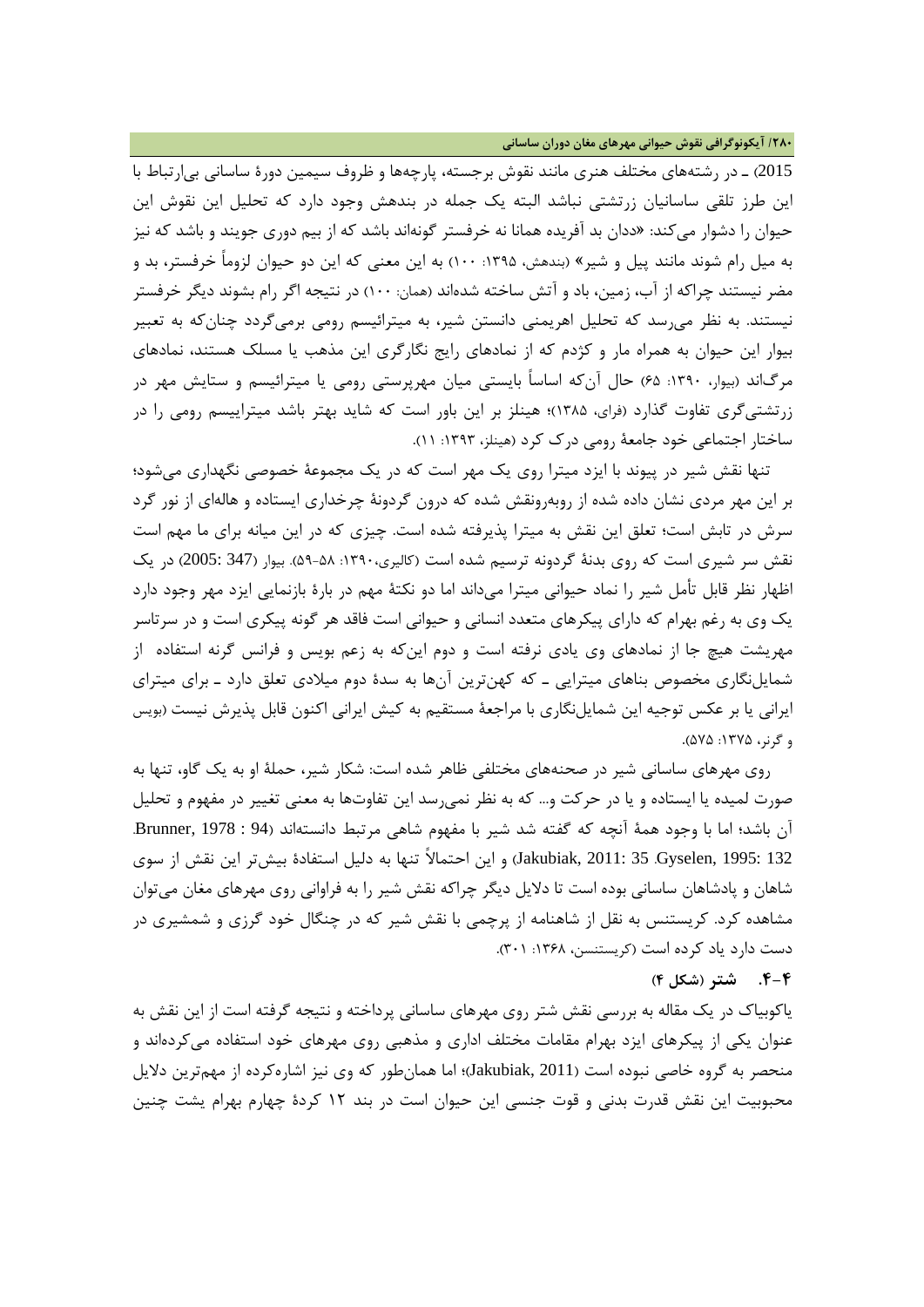**، دورة ،13 شمارة ،2 تابستان <sup>1400</sup> / <sup>281</sup>** �نا� �طا ی �عات با�تان

آمده است: «اشتري که در میان نران جفتگیرـ هنگامیکه به ماده اشتران روي آورد ـ داراي گرایش فراوانی است» (بهرامیشت، ۱۳۸۵: ۴۳۳).

### **.4-5 گوزن (شکل 5)**

در متون پهلوي اشارة صریحی به گوزن نشده است اما در بندهش این حیوان به همراه گاومیش و اشتر گاوپلنگ (بندهش، ۱۳۹۵: ۷۹) جزو سردهٔ گاوان آمده است. از این روی شاید بتوان برای آن همان جایگاه و پایگاه گاو را در نظر گرفت. پشت گوزن مهر شمارة 2 شکل 5 نقش کوچک گردي با شعاعهایی ترسیمشده است به نظر خورشید است اما ارتباط این دو نقش چندان دانسته نیست. در یک روایت معاصر از یک موبد آمده است که ایرانیان باستان خورشید را کالبد مینوي پرفروغ مهر میدانستند (شهمردان، :1360 .392 در بارة ارتباط ایزد میترا با خورشید ر. ک بویس، ١٣٧۶: ٢٩). البته انتساب نقش یادشده روی این مهر به خورشید در حد گمان است و مدرکی براي آن وجود ندارد.

### **.4-6 گراز (شکل 6)**

در بندهش گراز یا خوك مقامی همپایۀ سگ دارد و نگهبان زندگی ستوران است که «چون بانگ کند درد را از میان برَد... آفریده شده است که دروج را نابود کند» (بندهش، :1395 103). در بهرام یشت، کردة پنجم، بند 15 ایزد بهرام به پیکر گراز نرینۀ تیزچنگال تیز دندان درآید (بهرامیشت، :1385 434). با اینکه گراز در دیگر رشتههاي هنري دوران ساسانی بسیار پر رنگ آمده اما در روي مهرها ـ با توجه به کمیت این آثار و تعداد آن- ها در مقایسه با دیگر رشتهها ـ حضور چندانی ندارد، در تخت سلیمان 18 نقش و در قصر ابونصر تنها دو نقش (گوبل، ۱۳۸۴: ۵۲) موجود است که این نکته با توجه به اهمیت فوق|لعادهٔ این حیوان در شمایلشناسی زرتشتی بسیار شگفت مینماید. گوبل نقش گراز روي مهرهاي ساسانی را یک حق ویژه براي موبد دانسته است (همان: 63) و این در حالی است که هیچکدام از مهرهاي با نقش گراز در تخت سلیمان داراي کتیبهاي از آن مغان یا موبدان نیستند. در سیاهۀ گیزلن تنها سه مهر با نقش گراز با کتیبهاي از آن **موبدان؟** گزارش شده است (جدول 1).

## .4-7 **سگ، خروس، اسب**

در میان حیواناتی که در هنر ساسانی به طور کلی و در مهرهاي آنها به ویژه دیده شده است، سگ و خروس و اسب با وجود جایگاه والایی که در باورهاي زرتشتی و هم در هنرهاي مختلف دارند، اما مهرهاي مغان تقریباً به کلی فاقد نقش این سه حیوان است.

### **.4-7-1 سگ**

شگفتتر از نبود نقش گراز یا خوك نبود نقش سگ در روي مهرهاي ساسانی عموماً و مهرهاي مغان خصوصاً است: «سگ به چشم، همۀ ناپاکی را از میان برَد» (بندهش، :1395 103)؛ به گیتی پاسبان مردمان و گوسفندان است... هرگاه که او بانگ کند دیو و دروج بگریزد «(صد در نثر، :1909 .25 در بارة سگ در عقاید زرتشتی بنگرید به پورداوود، 1386الف: 219-202) از نظر شخصیت و ارزش، نزدیکترین حیوان به آدمی است در وندیداد،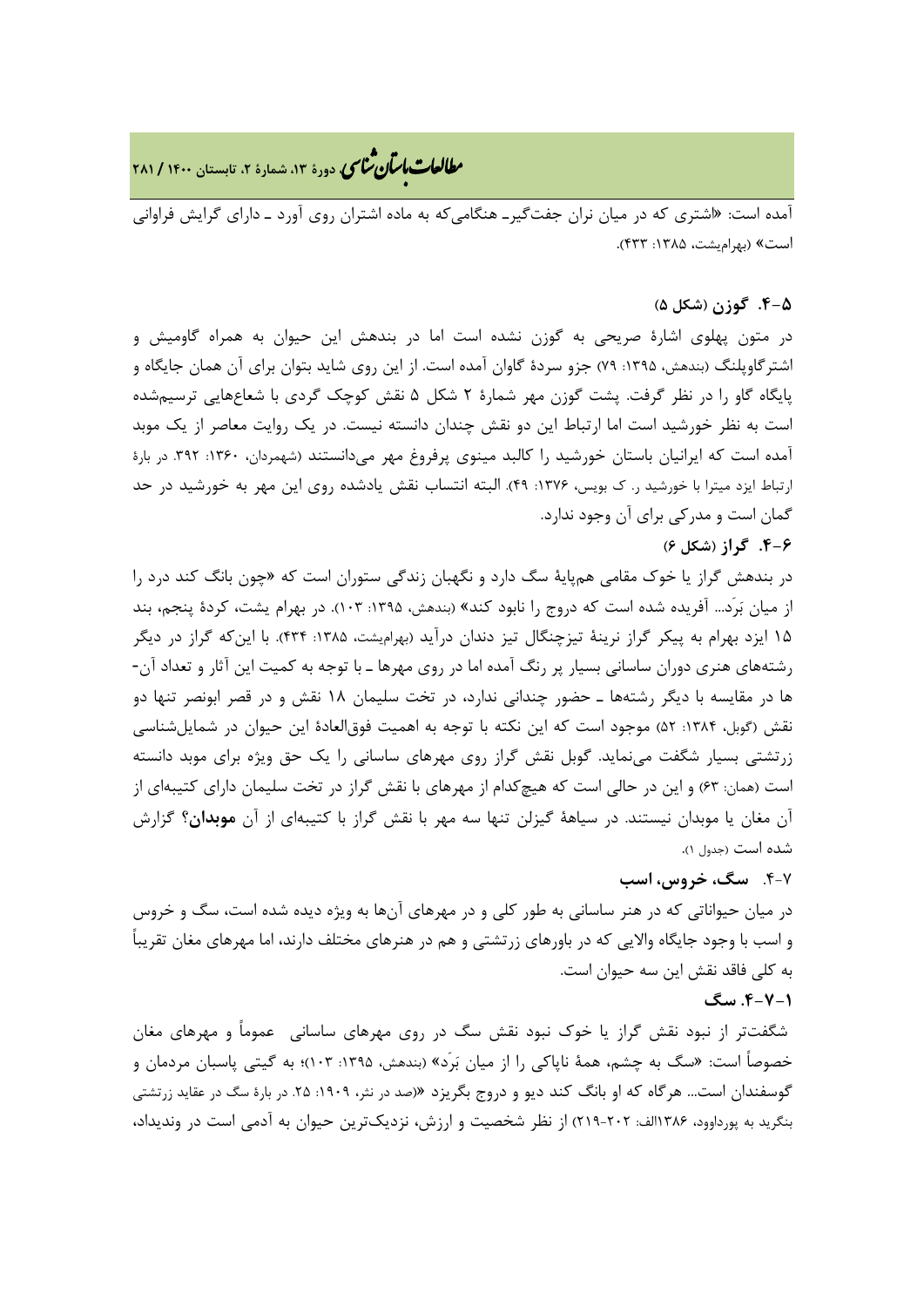**/282 آیکونوگرافی نقوش حیوانی مهرهاي مغان دوران ساسانی**

فرگرد سوم آمده است»: دومین جاي تلخ و اندوهبار زمین جایی است که مردارهاي مردمان و سگان را به خاك سپارند«(وندیداد، :1385 .677 نیز بنگرید به بخش دوم فرگرد سیزدهم وندیداد که تماماً در بارة سگ است). نقش سگ در مبارزه با دیو نسو نیز بسیار پررنگ است (شایست ناشایست، :1369 9). بند 48 ارداویرافنامه از عذاب سختی خبر میدهد براي کسانی که در زندگی این دنیا از سگ گله و سگ خانه غذا را دریغ میکردهاند (1917 Ardaviraf-Namak, 1). از سگ در بندهش با لقب گرامی نام برده شده است (بندهش، ۱۳۹۵: ۱۰۰). در سی و یکم صد در نثر: سگ پاسبان مردمان و گوسفندان است (1909) در مهرهاي تخت سلیمان نقش سگ تنها یکبار گزارششده و در قصر ابونصر هیچ مهري با نقش سگ گزارش نشده است (گوبل، :1384 52). **-4-7-2 خروس**

خروس نیز از چنین جایگاه بلندي برخوردار است و همکار سگ است و این دو «یاوران سروشاند در از میان بردن دروج» (بندهش، :1395 103). تمام بخش دوم فرگرد هژدهم وندیداد در ستایش خروس است (وندیداد، ۱۳۸۵: ۸۴۸-۸۵۲). در کارنامک آذرفرنبغ به پیکر خروسی درآمد تا اردشیر را از خطر برهاند (هدایت، ۱۳۸۴: ۱۹۶. در بارة خروس مفصلاً ر. ك پورداوود، :1307 .522-520 درِ سی و دوم صد در نثر در بارة خروس است ( ,Nasr Saddar 26 .1909: در بارة خروس در عقاید زرتشتی بنگرید به پورداوود، 1386 الف: 328-315)؛ اما با وجود این اهمیت فوقالعاده زیاد، نقش خروس در تخت سلیمان روي شش مهر و در قصر ابونصر تنها روي چهار مهر آمده است (گوبل، :1384 52). البته یک دلیل آن شاید خطاي تفسیر پژوهندگان امروزي باشد به دلیل شباهت پرندگان اینچنینی مانند قرقاول و مرغ دم هلالی و غاز و....

**-4-7-3 اسب**

در هفتن یشت کوچک، آبِ مقدسِ مزدا آفریده به اسب (پورداوود، :1307 107) یا چونان اسبی که روان است (هفتن شت کوچک، ۱۳۸۵: ۲۸۴) شبیه شده است. در اوستا ارزش هر اسب برابر با ده گاو و هزار گوسفند است (از جمله ر. ک آبان یشت، کردهٔ ششم، بند ٢١: همان: ٣٠١)؛ و یکی از سه کالبدی است که ایزد تشتر در سومین ده شب به خود میگیرد (تیریشت، .1385 در بارة اسب در عقاید زرتشتی بنگرید به پورداوود، 1386 الف: 295-220). با این همه نقش اسب بر روي مهرهاي تخت سلیمان و قصر ابونصر فقط یکبار آمده است (گوبل، :1384 52) و هیچ مهري مربوط به مغان با نقش اسب گزارش نشده است.

### **.4-8 خرگوش (شکل 7)**

در بارة خرگوش در زرتشتیگري و نقش و جایگاه و تقدس آن چیز زیادي نمیتوان دریافت تنها در گزیدههاي زاد اسپرم خرگوش به عنوان یکی از نمادهاي این جهانی بهمن امشاسپند و رد جانوران وحشی یاد شده است که به همسخنی با زرتشت درآمدند و با زبان انسانی با وي سخن گفتند و «زرتشت سخت اندرز فرمود که این پنج نوع جانور ـ یکی از آنها خرگوش است ـ را نزنند و آزار نرسانند» (آموزگار، تفضلی، :1387 .139 راشدمحصل، :1366 34)، در شایست ناشایست خرگوش یکی از جانورانی است که دستور داده شده از کشتن آن پرهیز شود (شایست ناشایست، ۱۳۶۹: ۵۰). این حیوان در کنار چند حیوان دیگر مأمور تبلیغ دین به زبان حیوانات بوده است (راشدمحصل ۱۳۶۶: ۳۴. آموزگار، تفضلی، ۱۳۸۷: ۱۳۹).

**.4-9 میمون (شکل 8) و خرس**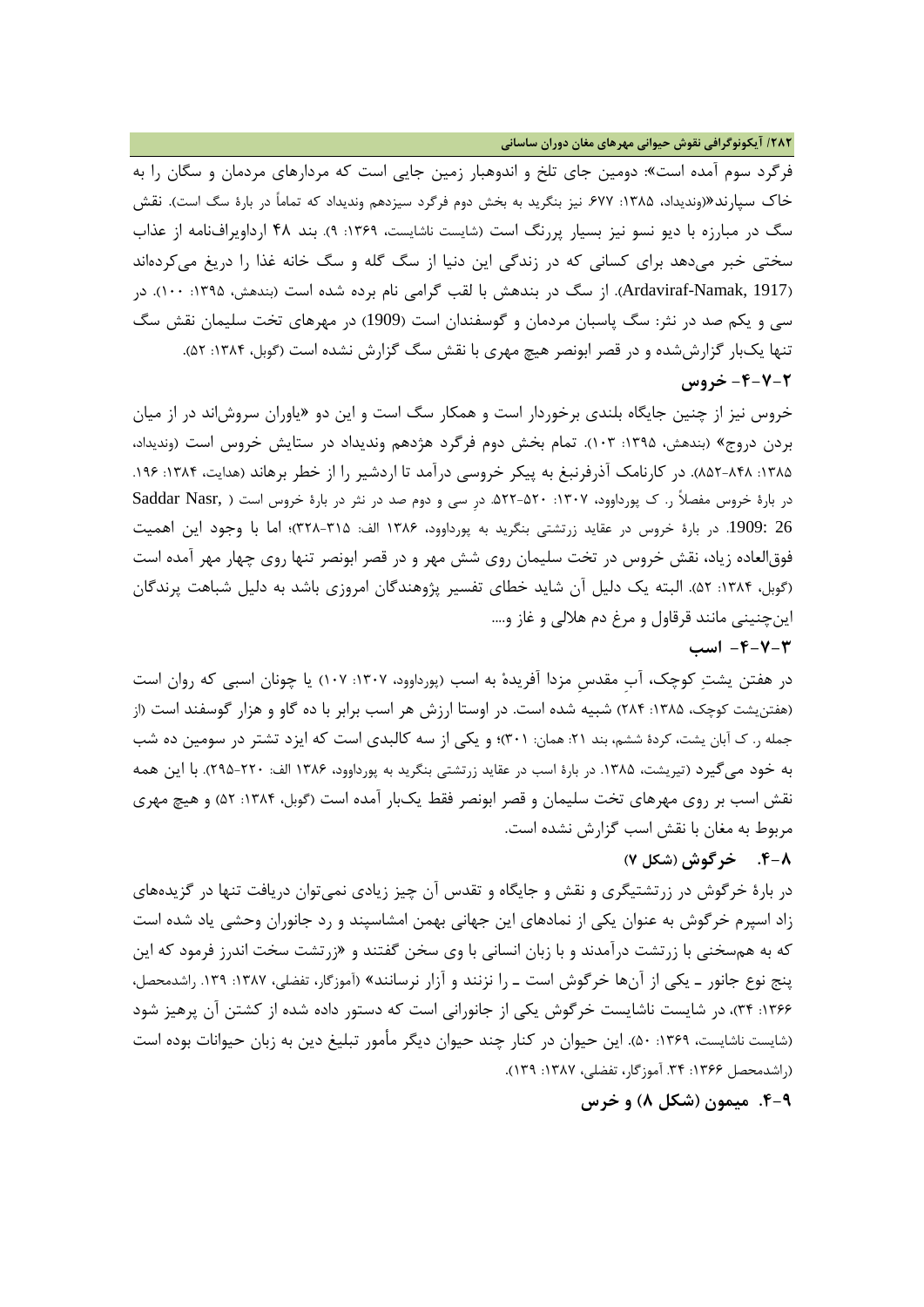# **، دورة ،13 شمارة ،2 تابستان <sup>1400</sup> / <sup>283</sup>** �نا� �طا ی �عات با�تان

این دو حیوان هر دو در باورهاي زرتشتی جزو حیوانات مضرند و سرشتی پلید دارند و طبق بندهش از یک پیوند عجیب به وجود آمدهاند: «چون فره از جم بشد به سبب بیم از دیوان، دیوي را به زنی گرفت و جمگ خواهرش را به زنی، به دیوي داد؛ کَپی ـ میمون، بوزینه ـ و خرسِ بیشهاي دنبدار و دیگر سردههاي تباه- کننده از ایشان ببود و پیوند او نرفت» (بندهش، ۱۳۹۵: ۸۴ نیز بنگرید به روایت پهلوی، فصل هشتم، بخش پنجم). این نهایت شگفتی است که روي مهرهاي دوران ساسانی نقش این دو حیوان آمده است و از آن شگفتتر نقش آنها بر مهرهاي مغان قرار گرفته است (شکل 8). نه خرس و نه میمون در تخت سلیمان گزارش نشدهاند (گوبل، :1384 53). گیزلن یک مهر با نقش خرس در موزة برلین (c 4. Fig 1995. ,Gyselen (و یک مورد با نقش میمون از مجموعۀ فروغی (t 3. Fig .Ibid (را سیاهه کرده است که بر پایۀ کتیبهشان به مغان تعلق دارند. توجیه این نقوش بر اساس باورهاي زرتشتی که در متون دورة ساسانی و اوایل اسلام متبلور شده است، دشوار است و در حقیقت توجیهی ندارد؛ و این درست برخلاف نوشتۀ یاکوبیاك است که نگاشته: «در هیچ موردي نقش روي مهرها بدون ارتباط با تبلیغات شاهی و مذهبی نیست» (108 2011: ,Jakubiak(. **.5بحث و تحلیل**

در یک بررسی کلی از میان هزاران مهر، بنا به برآورد ریتر 10000 مهر، تنها کمتر از 300 مهر وجود دارد که بر پایۀ کتیبههایشان میتوان آنها را به روحانیان اختصاصاً موبدان یا مغان ساسانی متعلق دانست. این تعداد به لحاظ نقش داراي تنوع فراوانی هستند و تقریباً تمام نقوشی که بر روي مهرهاي ساسانی اعم از نیمتنهها، نقوش انسانی دیگر، حیوانی، اساطیري و نمادین و نشان (مونوگرام) و... استفادهشده بر روي مهرهاي این گروه نیز به کار رفته است. در این مقاله به دلیل مجال اندك و لزوم پرداختن به جزییات، تنها به نقوش حیوانیِ ترسیمشده روي این مهرها پرداختهشده و از پرداختن به دیگر نقوش ذکرشده خودداري شده است. در برداشت نخست، آنچنان که عموماً تصور میکنند، بایستی ارتباط مشخص، مستقیم و معناداري میان تصویر کندهشده روي مهر و دارندة آن وجود داشته باشد:

«بینندة ساسانیِ یک اثرِ مهرِ بدونِ کتیبه در روي یک سند باید برایش روشن میبود که با چه کسی سر و کار دارد، از آنجایی که در دورة باستان و نیز دورة ساسانی، تصویر، مطالعه و خوانده میشده... استفاده از نقش به طور کامل اشاره به ذخایري تصویري دارد که ما میتوانیم تقریباً با اطمینان نزد موبدان پیگیري کنیم» (گوبل،  $(T\lambda \cdot 1T\lambda)$ 

و این در حالی است که بررسی کلی ما در نقوشِ ـ در نقوش حیوانیِ ـ به کار رفته بر روي مهرهاي ساسانی چنین چیزی را نشان نمی،دهد. تنوع نقوش حیوانی به کار رفته بر روی مهرهای مغان بسیار زیاد است و تقریباً شامل تمام انواع حیواناتی میشود که نقش آنها روي مهرهاي این دوره ـ غیر از گرگ و عقرب ـ آمده است: قوچ (احتمالاً گونۀ کوهی و وحشی آن)، گاو کار یا ورزا، شیر، شتر، گوزن، گراز یا خوك، خرس، خرگوش، میمون، خروس، غاز و عقاب. در باورهاي زرتشتیگري حیوانات مختلف نقشهاي مهم و مؤثري را بازي میکنند و اساساً داراي جان هستند و هرگز در سلسلهمراتب آفرینش در سطح پایینتر از انسانها قرار نمیگیرند ( ,Foltz 369 2010:). در این میان اما دو نکته داراي اهمیت بسیار است که مایۀسردرگمی است و مسئلۀ مهرهاي مغان را بسیار بغرنجتر و دشوارفهمتر میکند. پیش از آن باید یادآوري کرد که در زرتشتیگري حیوانات به دو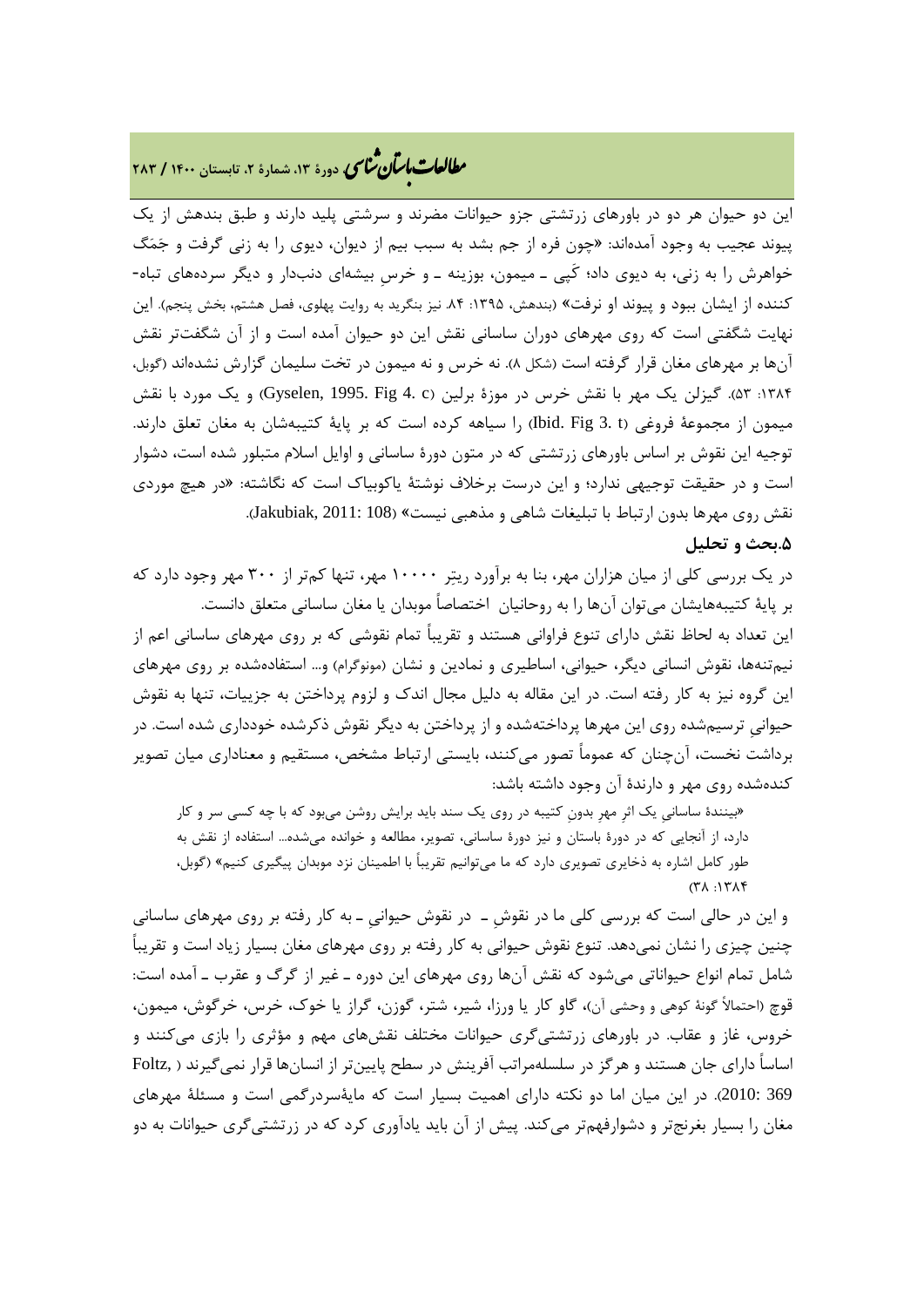**/284 آیکونوگرافی نقوش حیوانی مهرهاي مغان دوران ساسانی**

دستۀ کلی تقسیم میشوند حیوانات سودرسان و خوب که آفریدگان هرمزد و حیوانات زیانبار و بد که دست- کار اهریمناند که در اصطلاح پهلوي به آنها خَرَفْستَرْ یا خَرَفْستْرَ میگویند. خرفستَرها نهتنها باید کشته می- شدند بلکه کشتن و نابودي آنها داراي صواب و کرفۀ فراوان بود و داراي آداب و رسوم خاص بود (بندهش، :1395 .121-120 33-34 1909: ,Nasr Saddar. اوشیدري، :1371 256-255) اما دو نکتۀ مورد نظر؛ یکم: حضور تصویر برخی از این خرفسترها از جمله تصویر شیر، خرس و میمون روي مهرهاي مغان به عنوان بخشی از طبقۀ روحانیان به مثابۀ برکشیدهترین قشر جامعۀ ساسانی؟ در آن روزگار و دوم: نبود تصویر برخی از مهم- ترین و مقدسترین حیوانات از نظرگاه باورهاي زرتشتی به ویژه سگ، خروس و اسب روي مهرهاي این قشر.

الف) وجود تصویر برخی از خرفسترها: همانگونه که گفته شد تصویر شیر و خرس و میمون روي مهرهاي مغان وجود دارد مهرهایی که به واسطۀ داشتن کتیبه تعلق آنها به این طبقه اگر نه مسلم اما کمتر قابل تردید است، البته حضور شیر را شاید بتوان به دلایل مختلف چه طبیعی و چه نقشنگارانه و حتی تاریخی پذیرفت اما تصاویر خرس و میمون توجیهی ندارند؛ قدرت بدنی و زیبایی و هیبت شیر به تنهایی براي گزینش آن کفایت میکند ضمن آنکه به لحاظ اساطیري این حیوان، اگرچه بسیار کمرنگ، پیوندي با ایزد مهر دارد (347 2005: ,Bivar (که نمونۀ آن را میتوان در روي مهري با نقش ایزد میترا (کالییري، ،1390 تصویر 8) دید. از نظرگاه تاریخی نیز نقش این حیوان همیشه در رشتههاي مختلف هنري چه در سرزمین ایران و چه بین- النهرین حضور داشته و از نقشمایههاي اصلی به شمار میرفته است. از همۀ اینها گذشته در بندهش در بارة این حیوان تبصرهاي موجود است که بسیار جالب است: شیر به این دلیل خرفستر است که ترسناك است و کشنده اما اگر رام شود و خطرش از میان برود دیگر جزو خرفستران نیست؛ اما در بارة دو حیوان دیگر هیچ- کدام از این موارد وجود ندارند و بر خلاف «ددان بدآفریده ـ منظور شیر ـ که نه خرفسترگونهاند» (بندهش، :1395 100) این دو حیوان سرشت پلیدي دارند و از یک پیوند عجیبِ شوم حاصل شدهاند (همان: 84) پیوندي که یک طرف آن جم هورچهر خوب رمۀ (وندیداد، فرگرد دوم، دوستخواه ب، 1385) نخستین و جم فره از دست دادهٔ بعدی (بندهش، ۱۳۹۵: ۸۴) و خواهرش و طرف دیگرش دیوانند.

ب) نبود نقش سگ و خروس و اسب روي مهرهاي مغان: هر کدام از این حیوانات در زرتشتیگري بسیار مقدس و محترماند. چنین مینماید که دو مورد از آنها منهاي اسب ـ به دلیل ویژگی نظامیاش ـ نزدیک- ترین حیوانها به روحانیان زرتشتی هستند و در حقیقت این دو حیوان جزو همکاران و یاران این قشر هستند و بدون آنها و بدون حضورشان بخش بزرگی از آیینهاي مذهبی رسمیت نمییافت و منعقد نمیشد. سراسر وندیداد به تکرار و تناوب سخنانی فراوان در تمجید جایگاه سگ و خروس به چشم میخورد که داستان از اهمیت و نقش این دو حیوان در باورهاي زرتشتیان باز میگوید. در بارة جایگاه سگ، به ویژه، سخن بسیار است و تنها به یک مورد بسنده میشود که نساي سگ همان اندازه زمین را آلوده میکند که نساي آدمی (وندیداد، بند 8 فرگرد سوم، بخش ششم فرگرد پنجم، بند 1 فرگرد ششم، دوستخواه ب، 138) غرض اینکه بر این بنیاد مغان را اگر قرار بود که با حیوانی و تصویر حیوانی بشناسند میبایست با این دو حیوان مقدس میشناختند اما در کمال شگفتی نشانی از این دو حیوان روي مهرهاي ایشان نیست. در قیاس با قوچ و گاو و گراز ـ که نقش آنها روي مهرهاي مغان به لحاظ تعداد در سیاهۀ هرچند نارس و نابسندة موجود از دیگر گونههاي حیوانی بیشتر آمده است ـ سگ به ویژه بسیار به طبقۀ روحانیان به طور کلی شامل تمام ردههاي این طبقه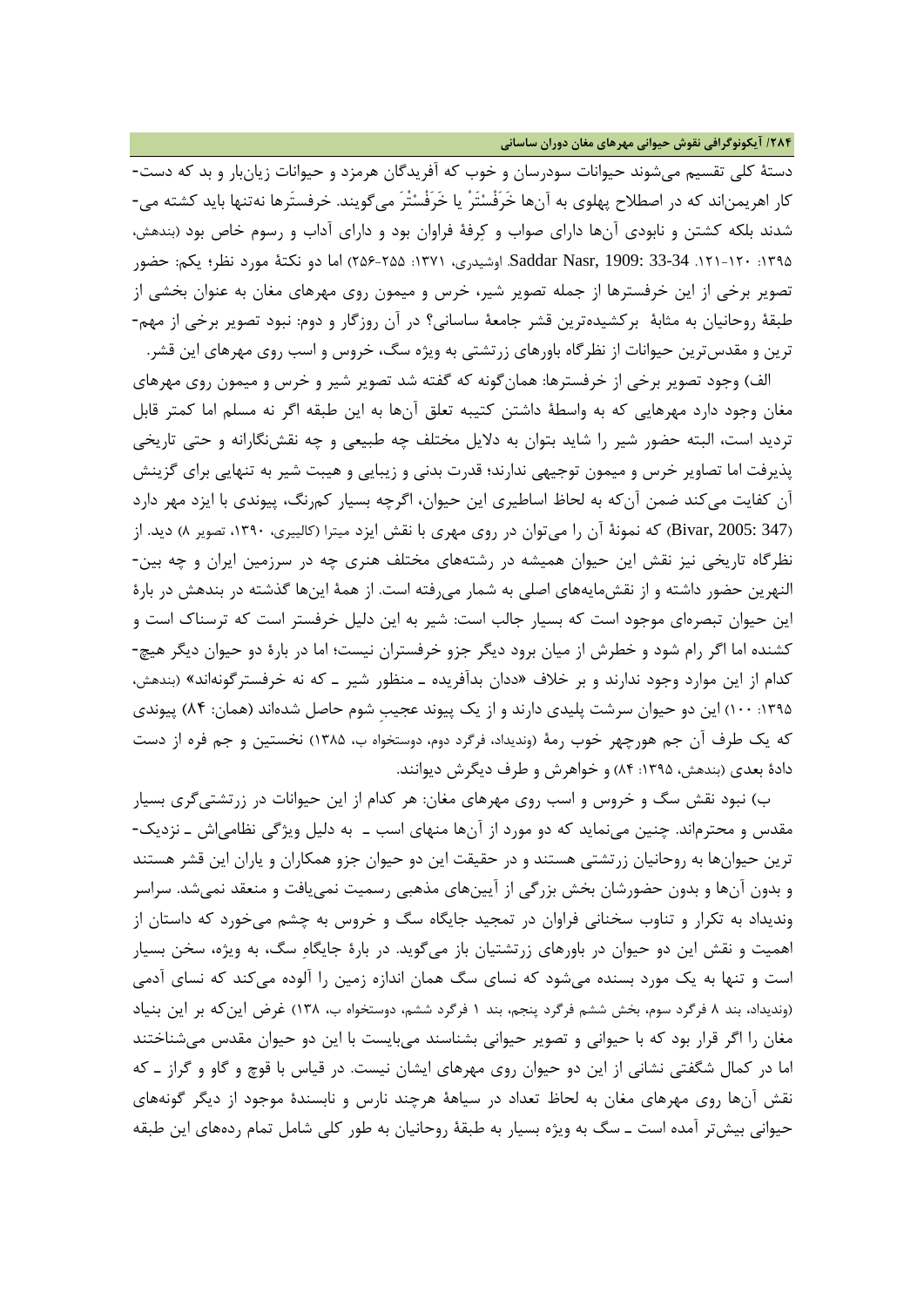# **، دورة ،13 شمارة ،2 تابستان <sup>1400</sup> / <sup>285</sup>** �نا� �طا ی �عات با�تان

نزدیکتر است؛ اما با وجود همۀ مواردي که در بالا گفته شد به رغم قوچ و گاو و گراز، سگ هیچگاه در هیچ یک از متون زرتشتی داراي خویشکاري اساطیري نیست نه نماد ایزدي است و نه در بردارندة پیامی خاص؛ نه مانند قوچ نماد فره و... است و نه چون گاو آن جایگاه والا را در اساطیر آفرینش دارد و... و نه همچون گراز که همچون دو حیوان پیشین پیکري است از پیکرهاي ایزد بهرام.

شاید بتوان علت نبود نقش سگ را چنین توجیه کرد: به تعبیر آذرپی مهرها در کنار برخی از رشتههاي هنري به طبقۀ متوسط تعلق دارند و داراي نقشمایههاي مردمی عامهپسند (آذرپی، :1392 104) هستند در نتیجه، از نقش سگ، به علت فقدان چنین خویشکاري به رغم جایگاه بسیار والایش در دین، چندان استقبالی نشده است. البته این دلیل تنها براي سگ قابل توجیه است خروس و به ویژه اسب داراي خویشکاريهاي متعدد در اساطیر و داستانهاي مذهبی زرتشتی هستند اما تقریباً هیچ سهمی در مهرهاي مغان ندارند. از در کنار هم قرار دادن این موارد یک فرض در ذهن شکل میگیرد که با توجه به تعلق این مهرها به مغان دوران ساسانی و جایگاه این گروه در طبقۀ روحانیان که در پایینترین رده قرار داشتند (دریایی، :1383 52)، این گروه، مغان، از همان نقشمایههایی استفاده میکردند که حالتی عمومی داشتند و از یک محبوبیت همگانی برخوردار بودند. از طرف دیگر مغها ظاهراً از مهرها زیاد استفاده میکردند (127 1995: ,Gyselen (و بر این بنیاد میتوان فرض دیگري را پرداخت که مغان را فاصلۀ چندانی با مردم عادي نبود و به دلیل حرفه و پیشه- شان یک ارتباط مستقیم و بلا واسطه و همیشگی با مردم کوچه و بازار داشتند؛ شاید بتوان حضور نقش گاو را روي مهرهاي مسیحیان و نقش قوچ، خرس و شیر را روي مهرهاي یهودیان (132 :Ibid (بر همین اساس توجیه کرد به سخن دیگر نقش این حیوانات فرامذهبی بوده و صرفاً به زرتشتیگري محدود نبودهاند. پیشینۀ هزاران سالۀ استفاده از این نقوش در رشتههاي مختلف هنري در جايجاي نجد ایران دلیل دیگري بر این مدعاست.

این تحلیل با جایگاه والا و مهم مغان در نظام اداري دوران ساسانی تناقض دارد؛ زیرا مغان: «را میتوان در دربارها یافت که شاهان را اندرز میدهند و نشانهها را تفسیر کرده، خواب شاهان را تفسیر میکردهاند» (دویونگ، :1390 163). شواهد کتیبهاي و مهرشناسی این دیدگاه را نیز تأیید میکنند: در کتیبۀ شاپور سکانشاه برادر شاپور دوم ساسانی (اکبرزاده، :1381 40) ـ که میتوان آن را به اوایل دوران ساسانی متعلق دانست ـ در جمع بزرگانی که وی را همراهی میکنند از یک مغ<sup>(۵)</sup> با نام *نرسه پسر وراز* یاد شده است.

چندین مهر از آن مغان شناساییشده که در آن مغ به مثابۀ یک عنوان یا مقام دولتی بوده که در بخش یا قسمتی از یک استان فعالیت میکرده است (914 :Miri, 2013). نمونههای از این مهرها به این شرحاند *مغ* دیلان [گیلان] مغ شیراز، مغ ماهکوست همدان، وَروشَک مغ گرگان (4-16 :Akbrzadeh-Daryaee, 2012) و حتی *خونان مغ خدای، پَرَک مغ خدای* که از نظر فرای اینها روستاها یا بخشهای کوچکی هستند ( ,Frye 1968)؛ فراي بر همین اساس اظهار کرده تمام شهرها و حتی روستاها نیز یک روحانی داشتهاند (Ibid(. شاید بتوان براي توضیح این تناقض از این نظر فراي بهره برد که دو گونه مهر براي مغان وجود داشته مهرهاي رسمی و مهرهاي شخصی (1968 ,Frye (منظور از مهرهاي رسمی، مهرهایی هستند که به اشخاص حقوقی مانند رئیس دیوان مغان و از این قبیل تعلق دارند؛ این مهرها تنها داراي کتیبهاند نقش و نگار ندارند و منظور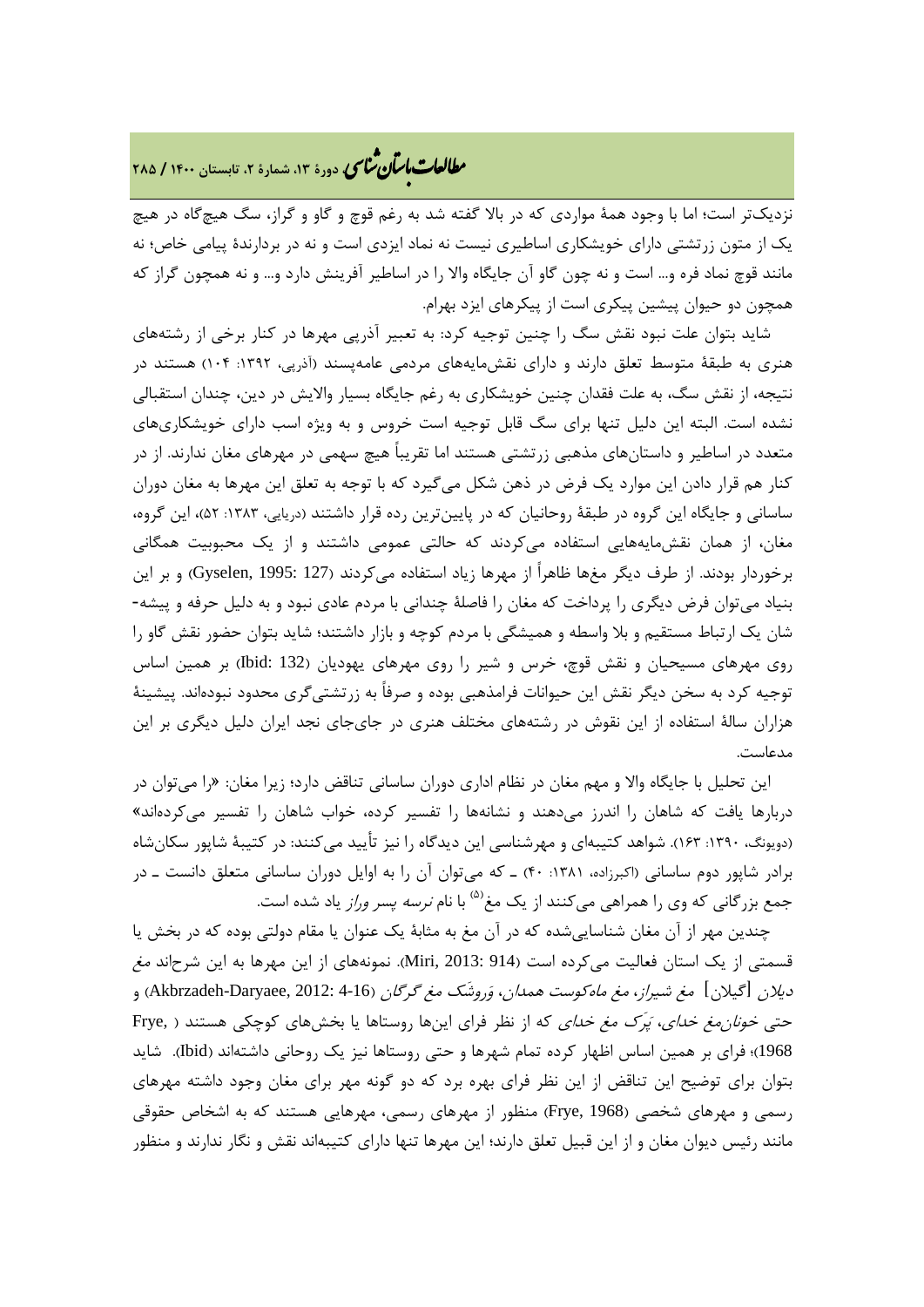**/286 آیکونوگرافی نقوش حیوانی مهرهاي مغان دوران ساسانی**

از مهرهاي شخصی آن دسته از مهرهاست که به اشخاص حقیقی متعلقاند این دسته گاه کتیبه دارند و با نقش و نگارهاي مختلف تزیین شدهاند.

#### **.6نتیجه**

با توجه به مطالعهاي که روي نقوش حیوانی مهرهاي مغان دورة ساسانی که بر اساس کتیبه به مغان تعلق دارند ـ صورت پذیرفت نتایج زیر به دست آمد: الف) حضور تصویر حیوانات بر روي مهرهاي مغان دوران ساسانی به ویژه علت وجود نقش برخی از خرفسترها روي مهرهاي آنها مانند شیر و خرس و میمون، لزوماً معنایی مذهبی ندارد اگرچه آبشخور این نقوش، دین غنی از اساطیر زرتشتی است. ب) در دین زرتشتی نگاهی دقیق به حیوانات وجود دارد و آنها کاملاً مشخص به دو گروه سودآور و زیانبار بخش شدهاند اما استفادة فراوان از نقش و تصاویر حیوانات زیانبار روي رشتههاي مختلف هنري و صنعتی مانند پارچهبافی، گچبري، نقرهکاري و... در تناقض و تضاد کامل با این دیدگاه است؛ مهرها نیز از این امر سوا نیستند و از آن جالبتر مهرهاي مغان نیز. پ) استفادة بسیار کم و حتی عدم استفاده از نقش حیوانات بسیار مقدسی مانند سگ، خروس و اسب در باورهاي زرتشتی که به ویژه با قشر روحانی و آیینهاي مذهبی پیوندي تنگاتنگ دارند ـ سگ و خروس ـ تناقض دیگري است. ت) با توجه به بندهاي پیشین میتوان گفت که در مهرنگاري، نقوش ویژه و منحصر به قشر و طبقۀ مغان وجود نداشته است؛ در نتیجه و با توجه به جایگاه مغان در سلسله- مراتب روحانیان زرتشتی، استفادة ایشان از نقوش حیوانات پیرو همان سلیقه و ذائقه و زیباییشناسی عمومی بوده و در این باره تعصبی وجود نداشته است. ث) به نظر میرسد مغان ـ که زیرگروهی از روحانیان زرتشتی دوران ساسانی بودهاند ـ خود داراي طبقهبندي و بخشبنديهاي درونی بوده و گروهی یا تعدادي از آنها در مناصب مهم ولایتی و ایالتی به کار مشغول بودهاند و عموم آنها روحانیان معمولی سادهاي بودند که نیازهاي روزمرة مذهبی مردم را برطرف میکردند.

### **پینوشتها:**

.1 در بارة گلمهرهاي متعلق به دورة ساسانی و پراکندگی آنها نگاه کنید به مطلب کوتاه اما دقیق و مفید چگینی در مقدمۀ کتاب گلمهرهاي تخت سلیمان (نورزادةچگینی، 1384). گورٍلیک و گویننت در مقالۀ خودشان به نقل از یک یونانی ـ که البته وی را معرفی نکردهاند ـ نوشتهاند: هر پارسی [یا ایرانی] مهر خودش را دارد (Gorelick. Gwinnett.1996). 2. (Gignox. Gyselen, 1982 ) (Gignox, 1978) (Gignox. Gyselen, 1987) (Gyselen, 1993) (Al-Kassar, 1979), (Gyselen, 1976), (Azarpay, 2002) (Brunner, 1978) (Brunner, 1979) (Cereti et al, 2011) (Eisen, 1940) (Gubaev et al, 1996) (Lerner, 1976) (Akbarzadeh. Daryaee, 2012) (Frye, (کالیري، :1390 54) (دهپهلوان. قنواتی، 1394) (1968

.3 Iconograohy آیکونوگرافی و آیکونولوژي درواقع به شناخت آن دسته از باورهایی میپردازند که در پیوند با تصویر از طریق روشهاي تطبیقی به بازسازي تفکر نمادین یاري میرساند (مختاریان، سایت انسانشناسی و فرهنگ).

.4 هورن (1917) این جانور را عقاب دانسته است!

.5 Magū جعفري دهقی در برگردان خود از این کتیبه روحانی همراه شاپور سکانشاه را موبد ترجمه کرده: نرسی موبد از خاندان وراز (۱۳۹۵: ۷۱).

• در اینجا بایسته است از زحمتها و محبتهاي دوست عزیز و بزرگوار آقاي محمد سالاري بینهایت سپاسگزاري کنیم؛ بدون زحمت ایشان این مقاله به سرانجامی نمیرسید.

#### **منابع**

آبانیشت، ،1385 آبانیشت؛ در: اوستا، جلد دوم، ترجمه و تصحیح جلیل دوستخواه، تهران، انتشارات مروارید، چاپ دهم.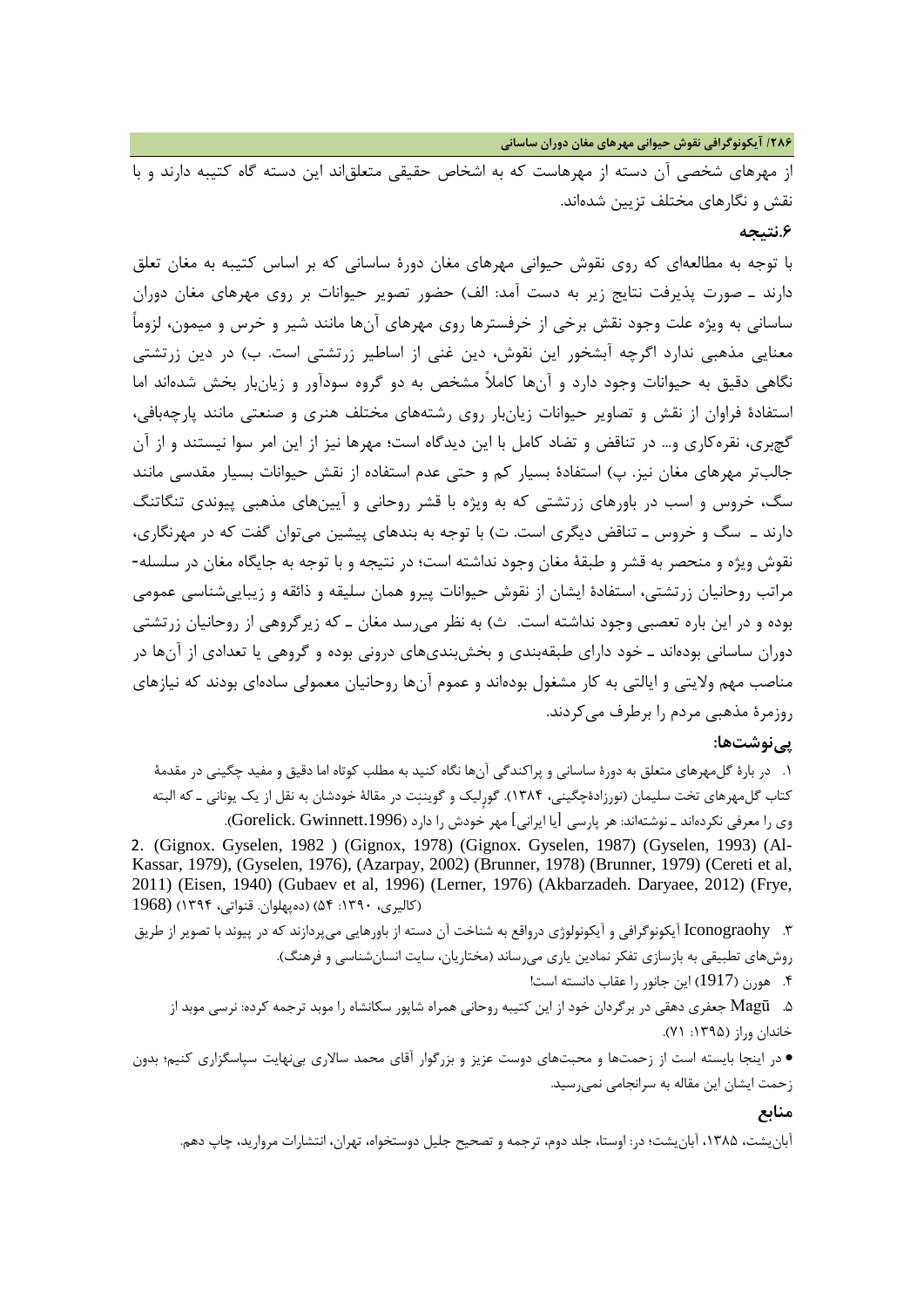# **، دورة ،13 شمارة ،2 تابستان <sup>1400</sup> / <sup>287</sup>** �نا� �طا ی �عات با�تان

آذرپی، گیتی، ،1392 هنر ساسانی در فراسوي ایران؛ در: بینالنهرین و ایران در دوران اشکانی و ساسانی، ویراستۀ جان کرتیس، ترجمۀ زهرا باستی، تهران، انتشارات سمت. اکبرزاده، داریوش، ،1385 کتیبههاي پهلوي، تهران، مؤسسۀ انتشاراتی پازینه، چاپ دوم. آموزگار، ژاله، تفضلی، احمد، ،1387 اسطورة زرتشت، تهران، نشر چشمه، چاپ دهم. آموزگار، ژاله، ،1376 تاریخ اساطیري ایران، تهران، انتشارات سمت. اوشیدري، جهانگیر، ،1371 دانشنامۀ مزدیسنا، تهران، نشر مرکز، چاپ اول. ــــــــــــــــ،. ،1379 نور، آتش، آتشکده در آیین زرتشت، تهران، ناشر مؤلف. بندهش، ،1395 نوشتۀ فرنبغ دادگی، گزارنده مهرداد بهار، تهران، انتشارات توس، چاپ پنجم. بویس، مري، ،1376 تاریخ کیش زرتشت، جلد اول، ترجمۀ همایون صنعتیزاده، تهران، انتشارات توس، چاپ دوم. ـــــــــــ،. ،1386 دیانت زرتشتی در دوران متأخر؛ در: دیانت زرتشتی، مجموعۀ سه گفتار از کاي بار، آسموسن و مري بویس، برگردان فریدون وهمن، تهران، انتشارات جامی. بویس، مري، گرنر، فرانتز، ،1375 تاریخ کیش زرتشت، جلد سوم، ترجمۀ همایون صنعتیزاده، تهران، انتشارات توس. بیوار، دیوید، ،1390 نمادهاي مهري بر یک مدالیون دورة آلبویه از ایران، ترجمۀ علیاکبر وحدتی، باستانپژوهی، سال چهارم، شمارة 8 ،9- صص .67-64 بهار، مهرداد، ،1376 جستاري چند در فرهنگ ایران، تهران: انتشارات فکر روز. ـــــــــــ، ،1390 ادیان آسیایی، تهران: نشر چشمه. بهرامیشت، ،1385 بهرامیشت؛ در: اوستا، جلد دوم، ترجمه و تصحیح جلیل دوستخواه، تهران، انتشارات مروارید، چاپ دهم. پورداوود، ابراهیم، ،1307 ادبیات مزدیسنا یشتها، جلد اول، بمبئی، انتشارات انجمن زرتشتیان ایرانی بمبئی ـــــــــــــــ، ،1310 ادبیات مزدیسنا یشتها، جلد اول، بمبئی، انتشارات انجمن زرتشتیان ایرانی بمبئی. ــــــــــــــ، 1386 الف، فرهنگ ایران باستان، تهران، انتشارات اساطیر، چاپ دوم. ـــــــــــــــ، 1386 ب، اوستا، تهران، انتشارات دنیاي کتاب، چاپ چهارم. دریایی، تورج، ،1383 سقوط ساسانیان، ترجمۀ منصوره اتحادیه و فرحناز امیرخانی حسینکلو، تهران، نشر تاریخ ایران، چاپ دوم. دهپهلوان، مصطفی، قنواتیهندیجانی، محمد، ،1394 تأملی در برخی نقشمایههاي نمادین حیوانی بر مهرها و گلمهرهاي ساسانی (نمونههاي مورد پژوهش: مهرها و گلمهرهاي ساسانی موزة مقدم)، مجلۀ مطالعات باستانشناسی دانشگاه تهران، دورة ،7 شمارة ،2 صص .47-67 روایت پهلوي، ،1367 ترجمۀ مهشید میرفخرایی، تهران: انتشارات موسسۀ مطالعات و تحقیقات فرهنگی. زارعابرقویی، احمد، موسويحاجی، سیدرسول، روستا، جمشید،. ،1393 نوارهاي سلطنتی در ایران از آغاز تا پایان ساسانیان، جستارهاي تاریخی، پژوهشگاه علوم انسانی و مطالعات فرهنگی، سال پنجم، شمارة اول، صص .107-91 زرتشت بهرامپژدو، ،1338 زراتشتنامه، مصحح فردریک روزنبرگ، به کوشش محمد دبیرسیاقی، تهران: انتشارات طهوري. سلوود، دیوید، ،1380 سکههاي ساسانی؛ در: تاریخ ایران کمبریج، جلد سوم قسمت اول، گردآورنده احسان یارشاطر، ترجمۀ حسن انوشه، تهران، انتشارات امیرکبیر. شاهنامۀ فردوسی، ،1384 تصحیح ژول مول، تهران، انتشارات میلاد. شایست ناشایست، ،1369 آوانویسی و ترجمه کتایون مزداپور، تهران، موسسۀ مطالعات و تحقیقات فرهنگی. شهسواري، میثم. موسويکوهپر، سیدمهدي، ،1398 ساختار درونی روحانیت زرتشتی دوران ساسانی، مطالعات باستانشناسی پارسه، سال سوم، شمارة نهم، صص .162-147 عبدي، ناهید،. ،1391 درآمدي بر آیکونولوژي، تهران: انتشارات سخن، چاپ یکم.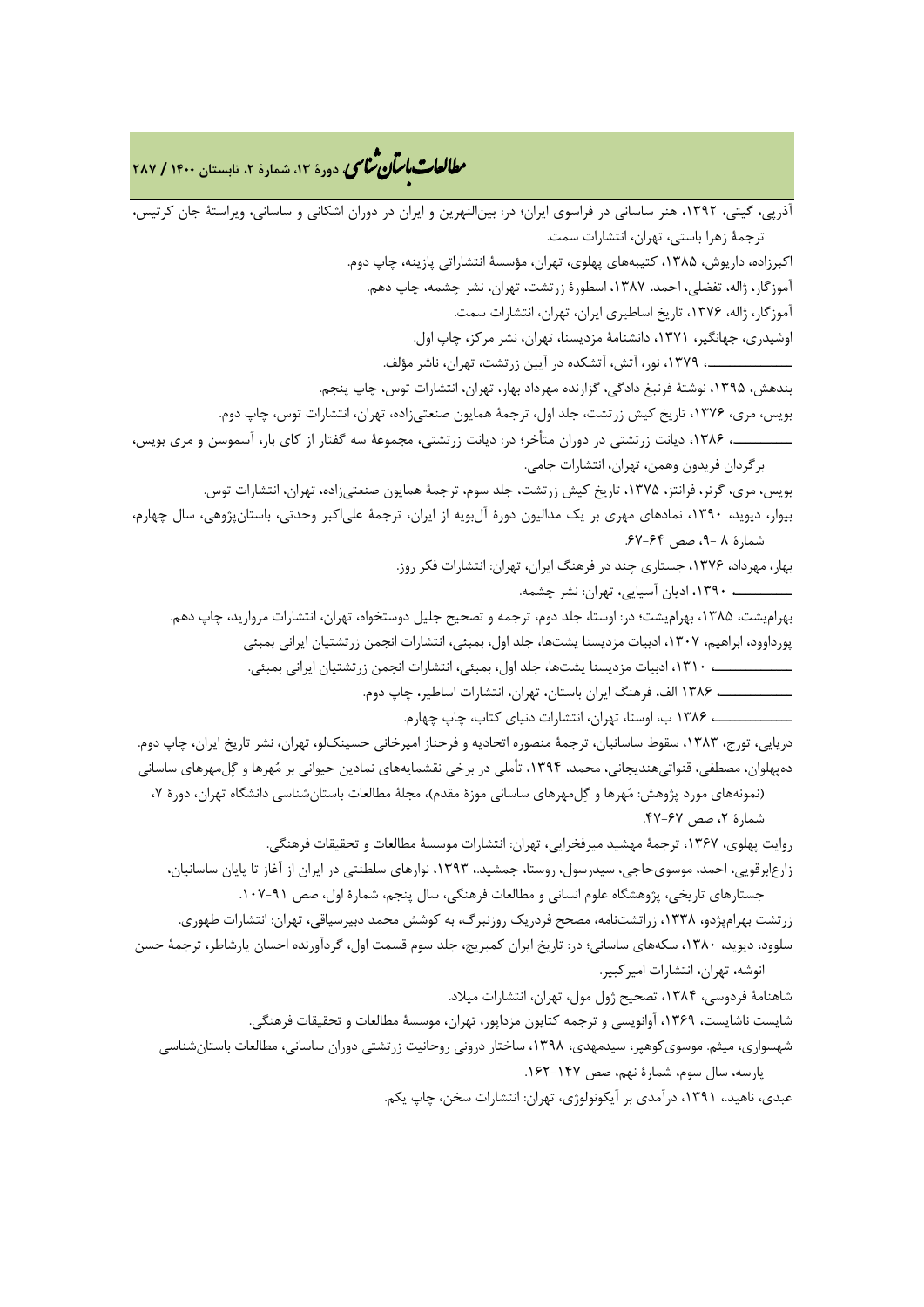**/288 آیکونوگرافی نقوش حیوانی مهرهاي مغان دوران ساسانی**

| فلانری، کنت، مارکوس، جویس، ۱۳۷۹، باستانشناسی ادراکی، ترجمهٔ کامیار عبدی؛ در: باستانشناسی نظری، به کوشش شهرام             |
|--------------------------------------------------------------------------------------------------------------------------|
| زارع، تهران، ناشر مؤلف، چاپ يكم.                                                                                         |
| فرای، ریچارد نلسون، ۱۳۸۵، میترا در باستانشناسی ایران؛ در: دین مهر در جهان باستان (مجموعه گزارشهای دومین کنگرهٔ           |
| مهرشناسی)، ترجمهٔ مرتضی ثاقبفر، تهران، انتشارات توس                                                                      |
| فروردین یشت، ۱۳۸۵، فروردین یشت؛ در: اوستا، جلد دوم، ترجمه و تصحیح جلیل دوستخواه، تهران، انتشارات مروارید، چاپ دهم.       |
| کالیری، پی یرفرانچسکو، ۱۳۹۰، در زمینهٔ انتشار تصاویر میترا در ایران ساسانی: مدرکی جدید از مهری در موزهٔ بریتانیا، ترجمهٔ |
| زهرا کوزهگری، باستانپژوهی، دورهٔ جدید، سال چهارم، شمارهٔ ۸ -۹، صص: ۵۴-۶۳.                                                |
| کریستن ن، آرتور، ۱۳۶۸، ایران در زمان ساسانیان، ترجمهٔ رشید یاسمی، تهران: انتشارات دنیای کتاب، چاپ اول.                   |
| گانتر، آن، سی. جت، پل، ۱۳۸۳، فلزکاری ایران در دوران هخامنشی، اشکانی و ساسانی، ترجمهٔ شهرام حیدرآبادیان، تهران،           |
| گنجينهٔ هنر.                                                                                                             |
| گزیدههای زاد اسپرم، ۱۳۶۶، ترجمهٔ محمدتقی راشدمحصل، تهران، مؤسسهٔ مطالعات و تحقیقات فرهنگی.                               |
| گزارش گمانشکن، ۱۳۲۲، ترجمهٔ صادق هدایت، تهران، سازمان انتشارات جاویدان.                                                  |
| گوبل، روبرت، ۱۳۸۴، گلمهرهای تخت سلیمان، ترجمهٔ فرامرز نجد سمیعی، تهران: سازمان میراث فرهنگی و گردشگری، چاپ               |
|                                                                                                                          |
| لوکونین، و. گ، ۱۳۵۰، تمدن ایران ساسانی، ترجمهٔ عنایتالله رضا، تهران: بنگاه ترجمه و نشر کتاب.                             |
| ماهیشت.، ۱۳۸۵، ماهیشت؛ در: اوستا، جلد دوم، ترجمه و تصحیح جلیل دوستخواه، تهران: انتشارات مروارید، چاپ دهم.                |
| مختاریان، بهار، سایت اینترنتی انسانشناسی و فرهنگ: http://anthropology.ir/article/12214.html                              |
| مینوی، مجتبی، ۱۳۵۴، نامهٔ تنسر به گشنسب، تهران: شرکت سهامی انتشارات خوارزمی.                                             |
| نورزادهٔ چگینی، ناصر، ۱۳۸۴، یادداشتی بر گلمهرهای ساسانی؛ در: گلمهرهای تخت سلیمان، نوشتهٔ روبرت گوبل، ترجمهٔ فرامرز       |
| نجد سمیعی، تهران، سازمان میراث فرهنگی و گردشگری، چاپ اول.                                                                |
| وندیداد، ۱۳۸۵، وندیداد؛ در: اوستا، جلد دوم، ترجمه و تصحیح جلیل دوستخواه، تهران،انتشارات مروارید، چاپ دهم.                |
| هاشمینژاد، قاسم، ۱۳۶۹، کارنامهٔ اردشیر بابکان، ترجمهٔ قاسم هاشمینژاد، تهران، نشر مرکز.                                   |
| هدایت، صادق، ۱۳۸۴، زند وهومن یسن و کارنامهٔ اردشیر بابکان، تهران، انتشارات گهبد.                                         |
| هفتن شت کوچک، ۱۳۸۵، هفتن یشت کوچک؛ در: اوستا، جلد دوم، ترجمه و تصحیح جلیل دوستخواه، تهران، انتشارات مروارید،             |
| چاپ دهم.                                                                                                                 |
| هینلز، جان، ۱۳۹۳، دیباچهٔ ویراستار؛ در: دین مهر در جهان باستان (مجموعهٔ گزارشهای اولین کنگرهٔ مهرشناسی)، ترجمهٔ          |
| مرتضى ثاقبفر، تهران، انتشارات توس.                                                                                       |
|                                                                                                                          |

#### **Refrences:**

- Akbarzadeh, Daryoush. Daryae, Touraj., 2012, Inscribed Sasanian Bullae at the National Museum of Iran, e-Sasanika 12, Pp: 1-27.
- Ardaviraf-Namak., 1917, Translated by Martin Haug, of the University ofMunich, revised from the MS. of a Parsi priest Hoshangji. From *The Sacred Books and Early Literature of the East, Volume VII: Ancient Persia*, ed. Charles F. Horne.
- Azarpay, Guitty, 2002, Sasanian Seals from the Collection of the Late Edward Ganz at the University of California, Berkeley, A Sasanian Seal Collection in Context:Electronic Cultural Atlas Initiative Publication of the Edward Gans Collection at University of California,

Berkeley.AnECAIePublication(http://ecai.org/sasanianweb/sasanianasp/default.html).

- Beck, Roger. 2002, **Mithraeesm**, Encyclopedia Iranica, http: // www. iranicaonline. Org / articles / mithraism
- Bivar, A.D.H., 2005, *Mithraism: A Religion For The Ancient Medes*, Iranica Antiqua. vol. XL, Pp: 341-358.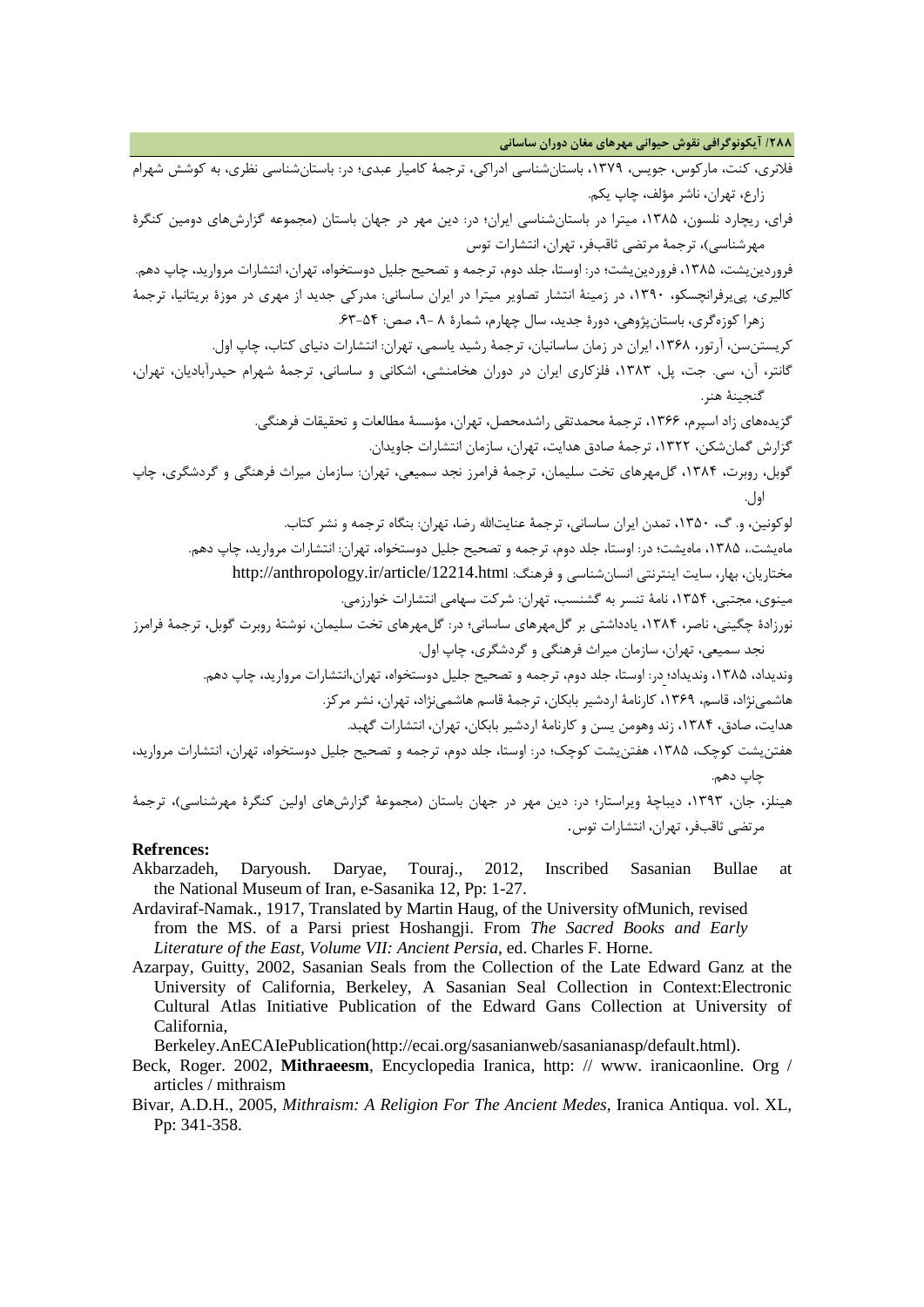# **، دورة ،13 شمارة ،2 تابستان <sup>1400</sup> / <sup>289</sup>** �نا� �طا ی �عات با�تان

- Brunner, Cristopher. J., 1978, Sasanian Seals in the Metopolitan Museum of Art, New York: The Metopolitan Museum of Art.
- Brunner, Cristopher. J., 1979, Sasanian Seals in the Moore Collection: Motive and Meaning in Some Popular Subjects, Metropolitan Museum Journal, Vol. 14, pp. 33-50
- Cereti, Carlo. G. Moradi, Youssef. Nasrollazadeh Cyrus, 2011, A Collection of Sasanian Clay Sealing Preserved in the Takiya-e Moāven Almolk of Kermanshah., Un Impaziente Desiderio di Scorrere il Mondo Studi in Onore di Antonio Invernizzi per il Suo Settantesimo Compleanno, Casa Editrice Le Lettere - Firenze
- Eisen, Gustavus, 1940, Ancient Oriental Cylinder And Other Seals With A Description of the Collection of Mrs. William H. Moor. the University of Chicago Press, Chicago, Illinois.
- Foltz, Richard. 2010, Zoroastrian Attitudes toward Animals, Society and Animals, Vol. 18, Pp: 367-378.
- Frye, Richard, N., 1968, Sasanian Clay Sealings in the Collection of Mohsen Foroughi , Iranica Antiqua VIII, Pp:118-132
- Fry, Richard, N., 1973, Sasanian Remains from Qasr-i Abunasr, Cambridge.
- Gignox. Ph. Gyselen.R., 1988 **,** Quelques sceaux sassanides de la Walters Art Gallery, Baltimore , *Studia Iranica* 17, Pp: 183-189

ــــــــــــــــــــ . Gyselen, R. 1982, Sceaux sasanides de diverses collections privées*,* Cahiers de Studia Iranica 1, Leuven,

 $-$ . Gyselen, R., 1987, Bulles et sceaux sassanides de diverses collections,Cahier de Studia Iranica 4, Paris, Association pour l'avancement des études iraniennes,

ــــــــــــــــــــ ., 1978, Catalogue des sceaux, camées, et bulles sassanides de la Bibliothèque

Nationale et du musée du Louvre Tome 2 : les sceaux et bulles inscrits

Göbl, Robert,. 1976, Die Tonbullen Vom Tacht-E Suleiman, Dietrich Reimer Verlag, Berlin.

Gorelick, Leonard. Gwinnett, A.John., 1996, Innovative methods In The Manufacture of Sasanian Seals, Iran, Vol. 34 (1996), Pp: 79-84

Gubaev, A. G., Lginov, S. D., Nikitin, A. B., 1996, Sasanian Bullae from the Excavtions of Ak-Depe by the Station of Atyk, *Iran,* Vol. 34 (1996). Pp: 55-59

Gyselen, Rika., 1976, Une classification des cachets sasanides selon la forme, *Studia Iranica*  5/1, 1976, Pp. 139-146.

ــــــــــــــــــــ., 1993, Catalogue des sceaux, camées, et bulles sassanides de la Bibliothèque

Nationale et du Musée du Louvre. Vol. I. Collection générale. Paris, Bibliothèque Nationale.

ــــــــــــــــــــ., 1995, Les sceaux des mages de l'Iran sassanide; *Au Carrefour des religions,*  Res Orientales VII, Pp: 121-150.

ــــــــــــــــــــ., 1996, *Notes De Glyptique Sassanide*, Studia Iranica 25, 1996, Pp. 241-252.

ــــــــــــــــــــ., 2007, *Sasanian Seals and Sealings in the A. Saeedi Collection,* Acta Iranica, 44, Louvain.

- Horne, Charles F. *1917*, Kãrnãmak-E Ardaŝir E Pãpakãn, *the Sacred Books and Early Literature of the East, (New York: Parke, Austin, & Lipscomb), Vol. VII: Ancient Persia, pp. 225-253.*
- Jakubiak, Krzysztof., 2011, Some Remarks On The Camel On Sasanian Seals, Studies In Ancient Art And Civilization 15. Kraków, Pp: 108-115.

۴۷۱:صص،الجز 1و۲ ،المجلد الخامس و الثلاثون،سومر ,Al-Kassar, Awad., 1979, Tell- Abu Sh'af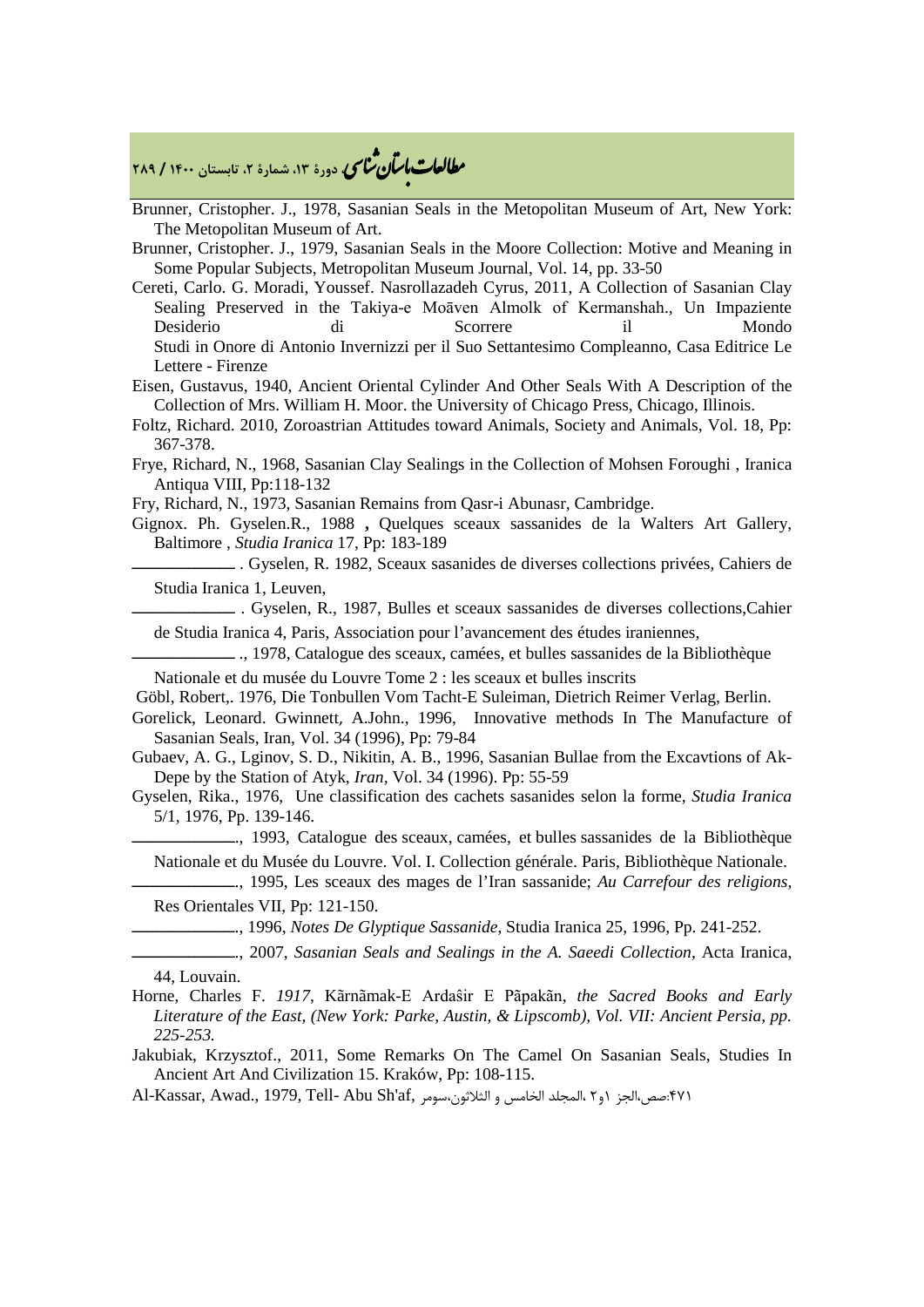**/290 آیکونوگرافی نقوش حیوانی مهرهاي مغان دوران ساسانی**

- Lerner, Judith A., 1976, Sasanian Seals in the Department of Medieval and Later Antiquities of the British Museum, Journal of Near Eastern Studies, Vol. 35, No. 3 (Jul., 1976), Pp. 183- 187
- Moazami, Mahnaz., 2015, "MAMMALS iii. The Classification of Mammals and the Other Animal Classes according to Zoroastrian Tradition," *Encyclopedia Iranica*, online edition, 2015, available at http://www.iranicaonline.org/articles/mammals-03-in-zoroastrianism (accessed on 05 May 2015).
- Osten, Hans Hening von der ,.1931, The Ancient Seals from the Near East in the Metropolitan Museum: Old and Middle Persian Seals*, The Art Bulletin*, Vol.13, No. 2: 221-241
- Plutarch, 1874, Plutarch's Morals, Translated from the Greek by several hands. Corrected and revised by. William W. Goodwin, PH. D. Boston. Little, Brown, and Company. Cambridge. Press Of John Wilson and son.
- Ritter, Nils.C, 2017, Gemstones in Pre-Islamic Persia: Social and Symbolic Meaning of Sasanian Seals, International Conference, October 2015, Römish-Germanisches Zentral Musem, Mainz.
- Saddar Nasr., 1909, Edited by Ervad Bamanji Nasarvanji Dhabhar, Bombay: the Trustees of the Parsee Punchayet Funds and Prperties.
- Simpson, St John., 2013, Rams, stags and crosses from Sasanian Iraq: elements of a shared visual vocabulary from Late Antiquity, in: Animals, Gods and Men from East to West Papers on archaeology and history in honour of Roberta Venco Ricciardi, Edited by Alessandra Peruzzetto, Francesca Dorna Metzger and Lucinda Dirven, BAR International Series<sub>2516</sub>.
- Vosouq Babae*.* Elham. Mehrafarin, Reza. 2014, The Analysis of Sacred Zoomorphic Patterns in Sassanian Art, International Journal of Management and Humanity Sciences. Vol., 3 (8), 2752-2760.